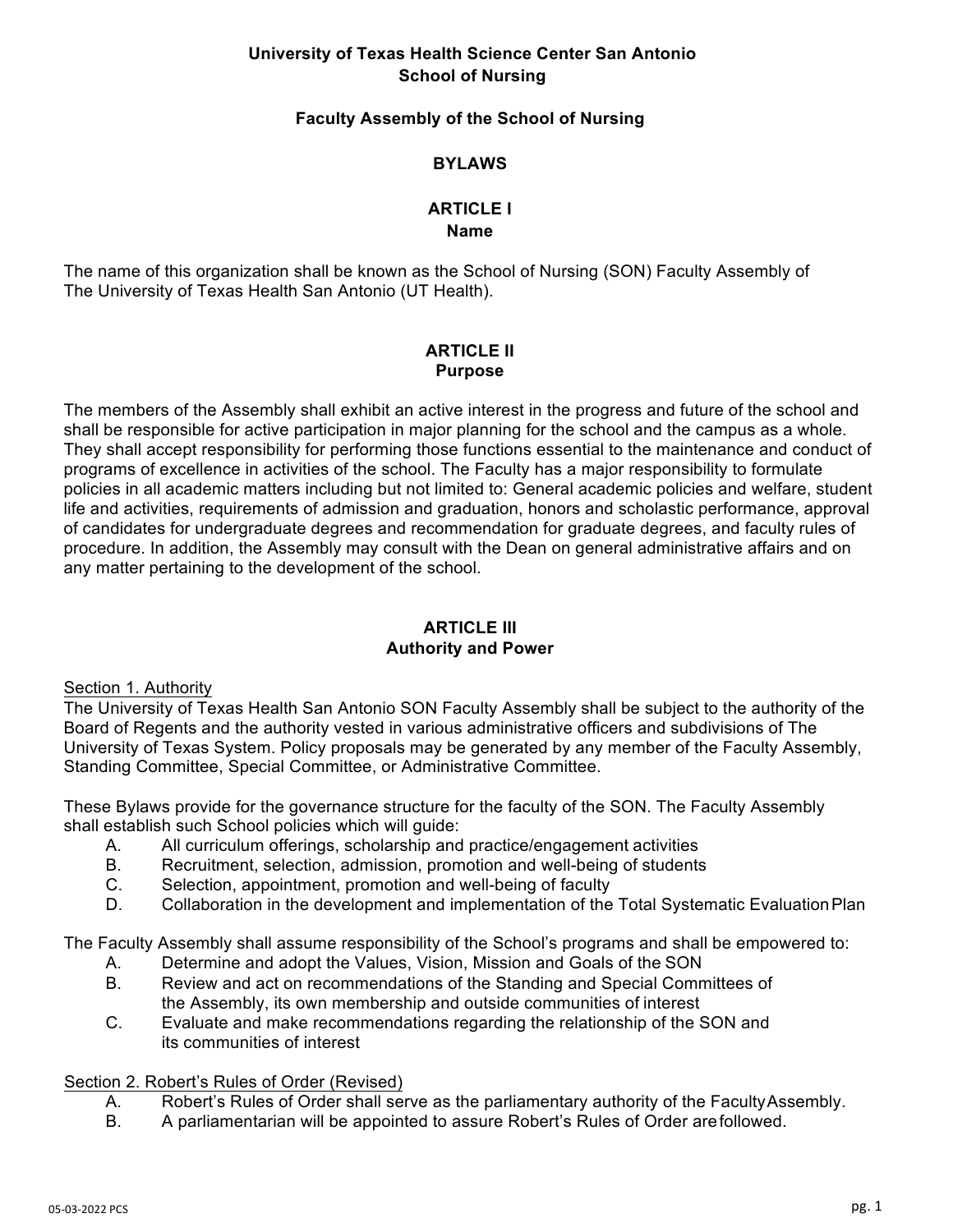## **ARTICLE IV Membership, Quorum and Voting**

#### Section 1. Eligibility for Membership

A. Voting Members

All faculty members in the SON having at least 0.5 FTE appointments for a full academic year constitute the Faculty Assembly.

- B. Non-Voting Members Other academic appointees shall be associate members. They shall be entitled to attend meetings of the Faculty Assembly as non-voting members.
- C. Ex-officio members
	- i. President of the Health Science Center and Deans of the Schools within the Health Science Center
	- ii. Other individuals from the Health Science Center shall be selected as deemed appropriate by Faculty Assembly
- D. Outside Committee Members Outside committee members who are experts in a particular area, e.g., finance; or consumers of SON services, may be invited to serve on standing committees.

# Section 2. Quorum

At least 15 voting members shall constitute a quorum for the Faculty Assembly.

## Section 3. Voting

- A. Faculty excused will have voting privileges via email to the Chair of the Faculty Assembly within 1 week of the Faculty Assembly vote.
- B. If no more than 15 voting members are present, all motions shall be sent forward electronically to all absent voting members for vote.
- C. The final vote tally shall be reported at the next Faculty Assembly meeting. In the event of a veto by the Dean of the SON, an explanation of the reason(s) for the veto shall be presented to the Faculty Assembly within two weeks / or before the end of the academic year. A two- thirds vote of the membership shall be necessary to override the veto. The Dean will consult with appropriate committee members when faculty is not in session. Policy decisions are subject to the approval of the President of the Health Science Center upon the recommendation of the SON Dean.

# **ARTICLE V Officers and Duties**

#### Section 1. Officers

The elected officers of Faculty Assembly shall be a Chair, a Chair-elect and a Secretary. Full-time faculty members shall be deemed eligible to hold the office of Chair.

Terms are September 1 through August 31.

#### Section 2. Duties of the Chair

- A. The Chair shall preside over regular and special meetings of the Faculty Assembly.
- B. The Chair shall represent the faculty by assuring mutual communication between administration and the Faculty Assembly.
- C. The Chair of the Faculty Assembly shall develop the agenda for Faculty meetings.
- D. The Chair shall appoint a parliamentarian for Faculty Assembly meetings.
- E. The Chair will appoint vacancies should they occur on faculty committees.
- F. The Chair shall serve on the Faculty Council.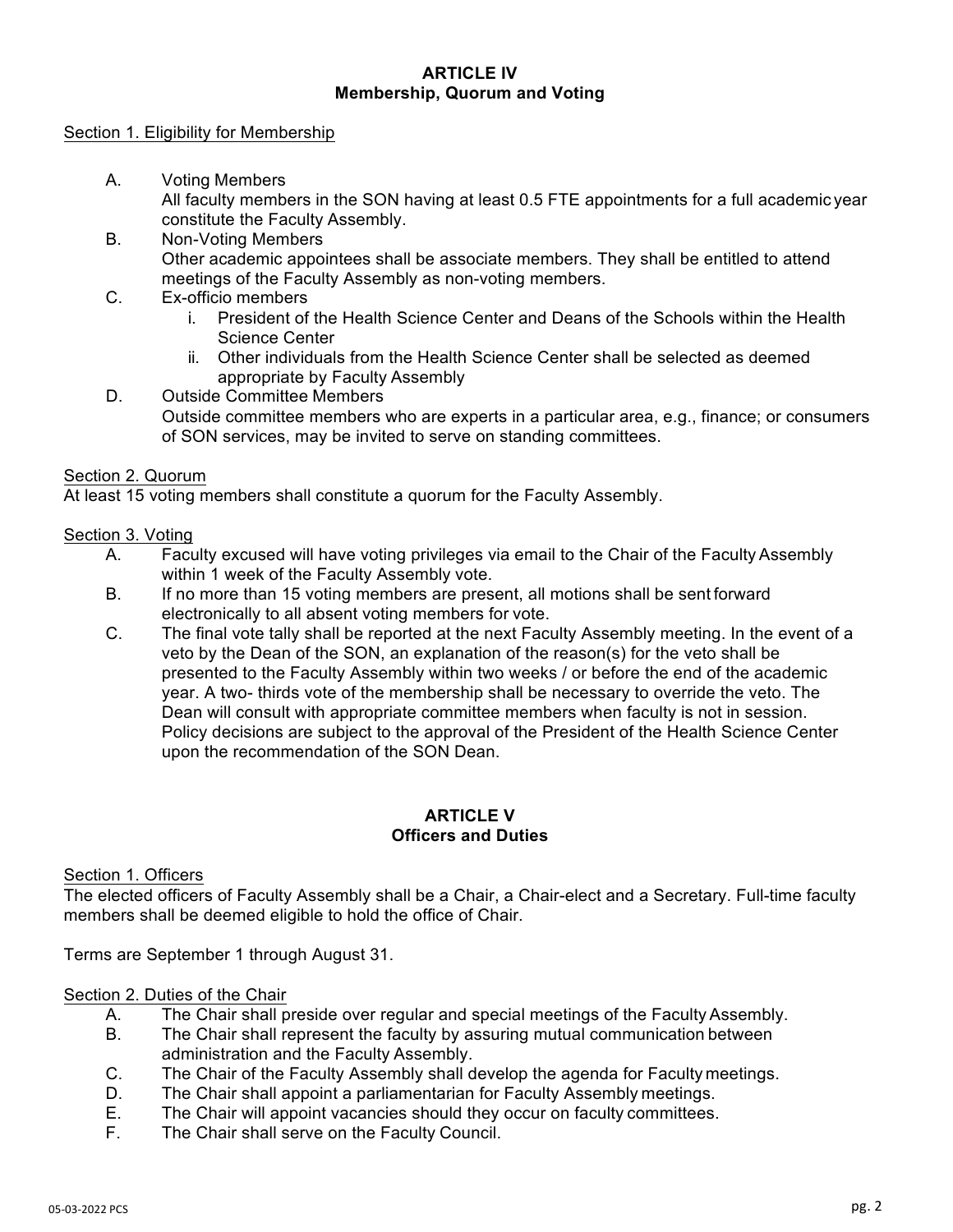## Section 3. Duties of the Chair-elect

- A. Assume the responsibilities of the Chair in case of absence or resignation
- B. Serve on the Faculty Council.
- C. Collect dues and disperse Faculty Assembly funds.
- D. Assume responsibilities for planning social functions.
- E. Assume the position of Chair of the Faculty Assembly for one year after serving as Chairelect.

# Section 4. Duties of the Secretary

- A. Record the meetings of the Faculty Assembly.
- B. Conduct official correspondence of the Faculty Assembly.
- C. Serve on Faculty Council.

#### **ARTICLE VI Faculty Assembly Meetings**

## Section 1. Meetings

- A. Faculty Assembly will meet regularly during the academic year.
- B. Special meetings shall be held as needed.
- C. Special meetings may be called by the Chair or the Dean when deemed necessary or upon petition of one-third of the voting members of the Faculty. In emergencies, as much prior notice of the faculty meeting will be given as is feasible but at least 24 hours.
- D. The agenda for regular and special faculty meetings shall be determined through collaborative agreement of the Faculty Assembly Chair and the Dean. The agenda will be posted one week prior to each Faculty Assembly. The agenda for special meetings shall be posted prior to the meeting. The agenda shall be determined by collaborative agreement of two representatives of the petitioning group, the Chair and/or the Dean, and other members of FacultyCouncil.
- E. Official minutes of each meeting shall be taken and will be kept in SON SharePoint.
- F. Staff support is provided by the Office for Faculty Excellence.

## **ARTICLE VII Faculty Council**

Section 1. Authority

- A. Consult with and advise the Dean in matters brought forward by the Dean, Standing Committees, Special Committees, Faculty members or other Faculty Council members.
- B. Forward policy suggestions to Faculty Assembly. Oversees all school policyimplementation.

## Section 2. Membership (voting members)

- A. Dean
- B. Vice Dean for Practice and Engagement
- C. Vice Dean for Faculty Excellence
- D. Vice Dean for Research
- E. Associate Dean for Admissions and Student Services
- F. Associate Dean for Undergraduate Studies
- G. Associate Dean for Graduate Studies
- H. Director of Center for Simulation and Innovation
- I. Faculty Assembly Officers (Chair, Chair-Elect and Secretary)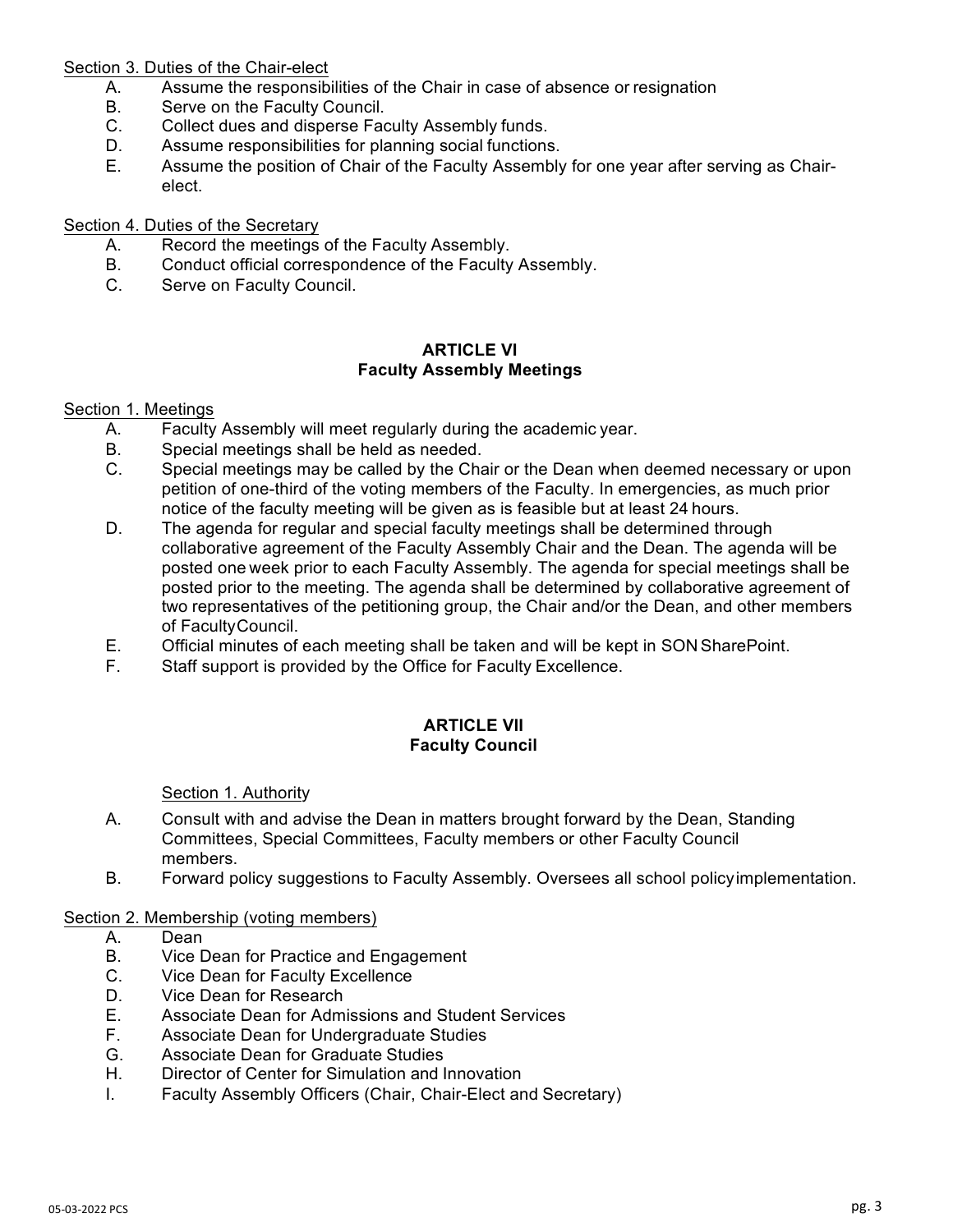- J. Faculty Assembly Standing Committee Chairs
	- i. Committee on Undergraduate Studies (COUS)
	- ii. Committee on Graduate Studies (COGS)
	- iii. PhD Committee on Graduate Studies (PhD-COGS)
	- iv. Promotion, Tenure and Appointments Committee (PTAC)
	- v. Committee on Faculty, Staff, and Student Matters (COFSSM)
	- vi. Committee on Scholarship (COS)
	- vii. Committee on Simulation and Innovation (ComSI)
	- viii. Committee on International Programs (CIP)
	- ix. Committee on Interprofessional Education (CoIPE)
	- x. Search Committee
	- xi. Nominating Committee
	- xii. Bylaws Committee

Ex Officio Members (non-voting members):

- A. Associate Dean for Finance and Administration
- B. Director of Academic Programs
- C. Director of Development
- D. Director of International Programs
- E. Manager of Office for Faculty Excellence
- F. Director of Admissions and Special Programs
- G. Assistant Dean for Academic Enhancement
- H. Officer of Staff Assembly

Terms are September 1 through August 31, unless otherwise specified in the current Bylaws in the respective committee articles.

Section 3. Faculty Council Officers and Duties of the Council:

Duties:

- A. The Dean and Chair of Faculty Assembly shall generate and circulate a meeting agenda and the Dean shall chair the meeting.
- B. Provide administrative support for minute taking and official correspondence of theCouncil.
- C. Consult with and advise the Dean in matters brought forward by the Dean, Standing Committees, and Special Committees, Faculty members or other Faculty Councilmembers.
- D. Plan appropriate resource allocation for Faculty Assembly.
- E. Provide leadership in strategic directions for the SoN as determined by faculty for the SoN.
- F. Represent the faculty by facilitating mutual communication through committee structure between university administration and the faculty organization.
- G. Monitor the implementation of the Total Systematic Evaluation Plan.
- H. Periodically review the Values, Mission and Goals and Philosophy of the School and recommend revisions to the Faculty Assembly and the Dean.
- I. Monitor the implementation of the Strategic Plan.

# Section 4. Meetings

- A. Regular meetings shall be scheduled during the academic year.
- B. Additional meetings may be called by the Chair and Dean or by petition of three members of the Faculty Council. Notices of the meeting shall be the responsibility of the Dean and agenda posted prior to meeting.
- C. Official minutes of each meeting shall be taken by the Assistant to the Dean and distributed to faculty and staff. In his/her absence, the Dean shall appoint a substitute. Official copies of minutes will be posted on SON SharePoint.
- D. Meetings may be held during the summer months with accommodations for participation by committee chairs as deemed necessary for the SON to function withoutinterruption.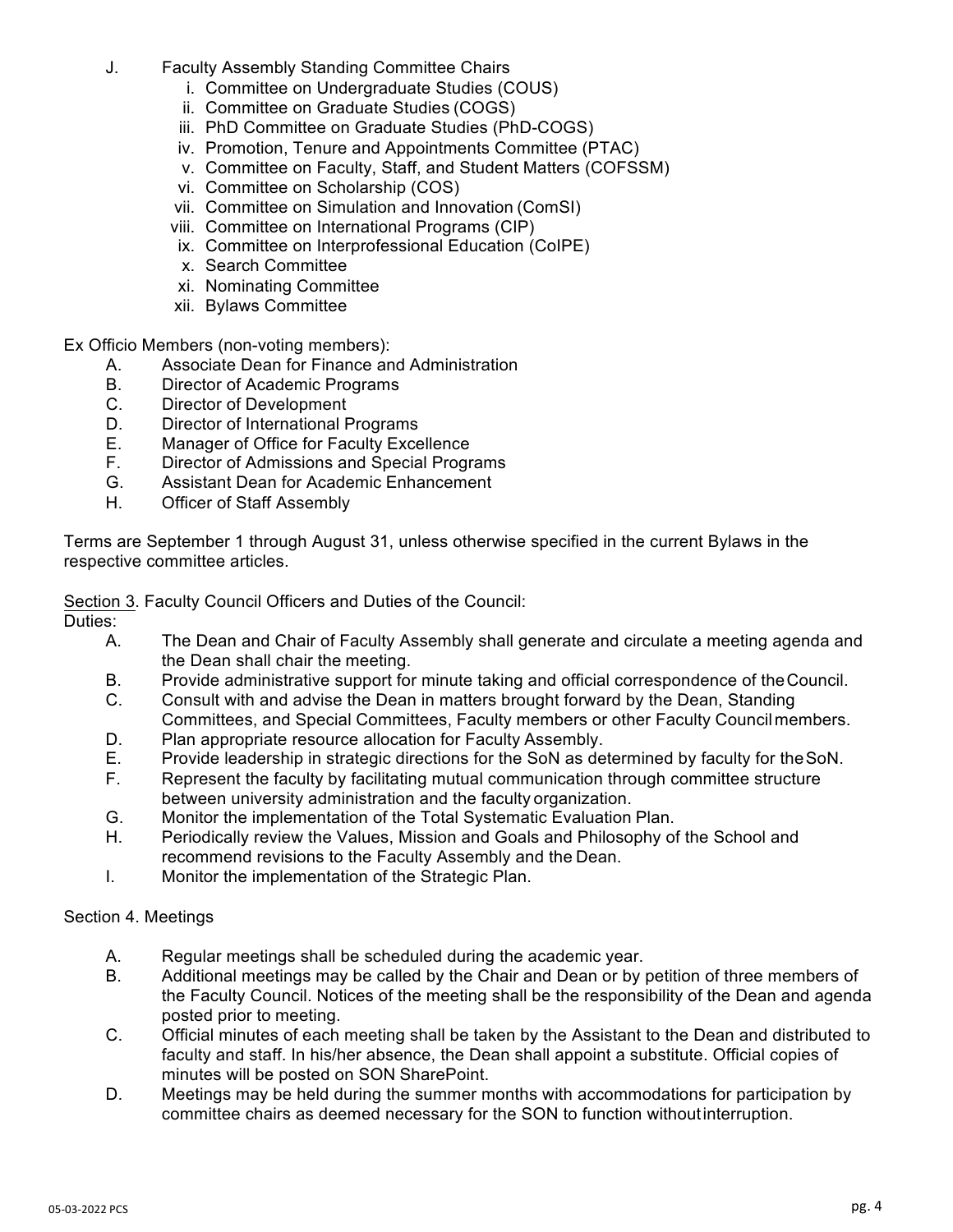#### **ARTICLE VIII Committee Membership, Quorum, Voting**

## Section 1. Committee Membership

- A. The membership of each committee is elected as designated.
- B. The membership of each subcommittee shall be decided by said committee. Subcommittee members make recommendations to elected committee membership for formal recommendations/action.
- C. Committee formal recommendations/actions are taken to Faculty Council for approval then Faculty Assembly for information or vote.
- D. Nursing students shall have representation on the Committee on Undergraduate Studies (COUS), Committee on Graduate Studies (COGS), PhD Committee on Graduate Studies (PhD-COGS), the Committee on Scholarship (COS), and the Committee on Faculty, Staff, and Student Matters (COFSSM). Students may not serve as chairs of committees.
- E. Elected member of a committee shall be removed from that committee if 30% or more of scheduled meetings are missed without excused absence effective upon reaching 30% absence.
- F. Resignation: Expectations of faculty include committee service. In the exceptional circumstance should a faculty member need to resign from their committee, the faculty member shall submit a letter in writing to the Faculty Assembly chair with the rational and giving one full semesternotice.

# Section 2. Quorum

At least 50% of voting members must be present to conduct business.

# Section 3. Voting

Electronic votes are permitted as authorized by the Chair of each Committee.

# **ARTICLE IX Committees of the Faculty**

# Section 1. Authority

The Committees of the Faculty shall carry out duties prescribed by the Bylaws and charges assigned by the Chair of the Faculty Assembly and/or the Dean.

# Section 2. Responsibility–Standing and Special Committees

- A. The regular work of the faculty shall be carried on by the Standing Committees of the Assembly, which shall be the:
	- i. Committee on Undergraduate Studies (COUS)\*
	- ii. Committee on Graduate Studies (COGS)\*
	- iii. PhD Committee on Graduate Studies (PhD-COGS)\*
	- iv. Promotion, Tenure and Appointments Committee (PTAC)
	- v. Committee on Faculty, Staff, and Student Matters (COFSSM)\*
	- vi. Committee on Scholarship (COS)\*
	- vii. Committee on Simulation and Innovation (ComSI)\*
	- viii. Committee on International Programs (CIP)\*
	- ix. Committee on Interprofessional Education (CoIPE)\*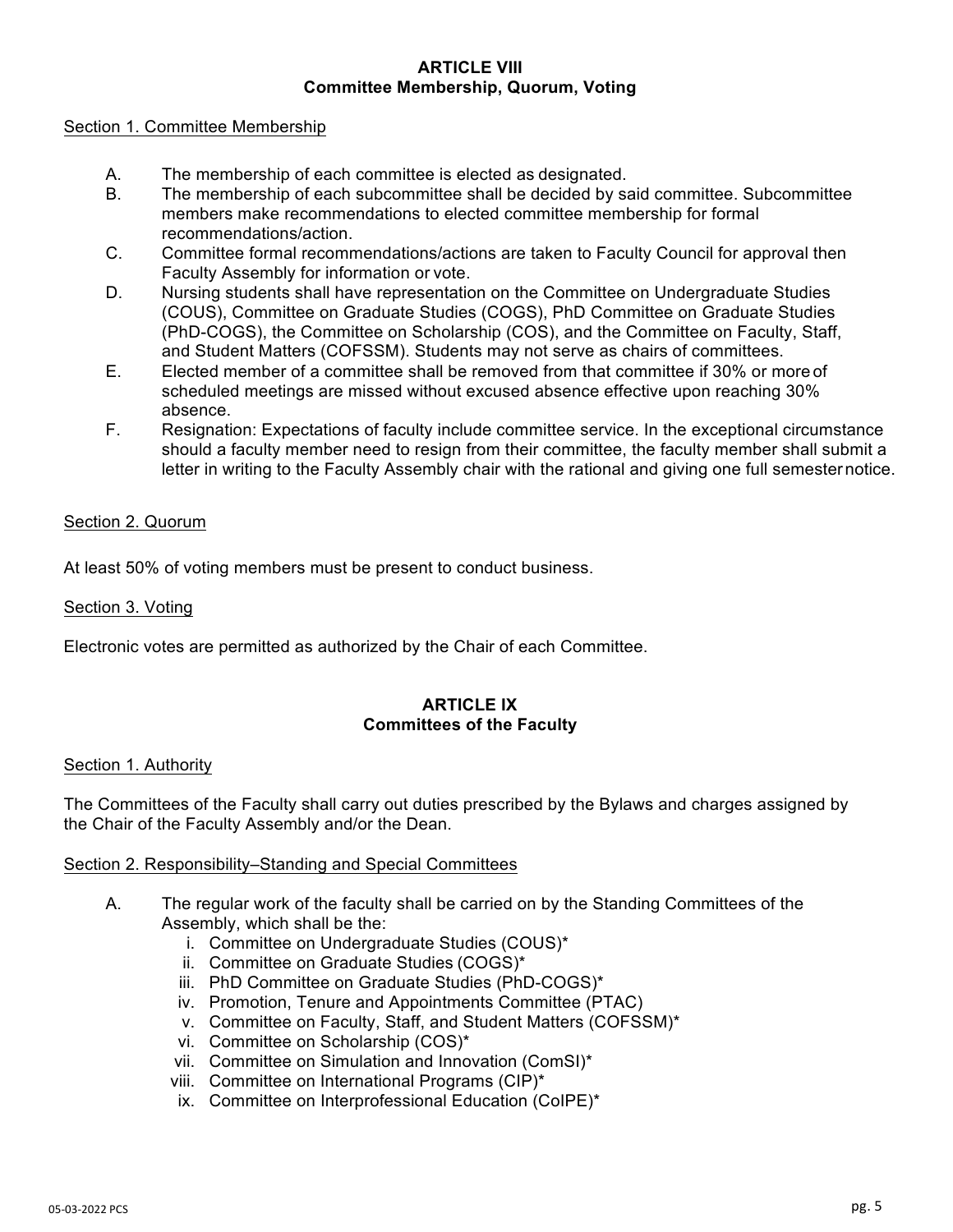- x. Special Committees:
	- a. Search
	- b. Nominating
	- c. Bylaws

# \**Committees with student membership*

B. Faculty members shall be elected from a slate prepared by the Nominating Committee, unless otherwise specified by these Bylaws. In the initial election for each committee, two of the members shall be elected for a two-year term. The remaining members shall be elected for a one-year term. Thereafter, each member shall be elected for a two-year term. Terms for committees and associated subcommittees are September 1 through August 31. The previous Chair-Elect will become chair of their respective committee at the beginning of the term. A

new Chair-Elect will need to be elected by October 1<sup>st</sup>.

- C. Student terms may be up to 2 years. Students will be selected to serve on subcommittees and will be selected by the respective subcommittees. The Office of Admissions and Student Services will distribute a call for nominations and coordinate an election for student representatives.
- D. It shall be the responsibility of each Standing Committee to:
	- i. Fulfill the functions assigned by the Faculty Assembly.
	- ii. Fulfill the implementation of the SON Strategic Plan as assigned by Faculty Council and report back to Faculty Assembly as appropriate.
	- iii. Review the internal structure and functions of the committee and recommendBylaws changes to the Bylaws Committee.
	- iv. Select subcommittees from faculty members as necessary to fulfill the functions of the committee;
	- v. Notify the Chair of Faculty Assembly of unanticipated committee vacancies. The Chair of the Faculty Assembly, in consultation with faculty members fills vacancies which arise between annual appointments and annual elections;
	- vi. Submit an annual report prior to the final yearly meeting of the FacultyAssembly.
	- vii. Elect Chair and/or Chair-Elect as appropriate
	- viii. It shall be the responsibility of each Chairperson to:
	- ix. Post agenda prior to meeting.
	- x. Upload committee minutes to faculty and staff in SON SharePoint (except for the minutes of the Promotion, Tenure and Appointments Committee).
	- xi. Initiate meetings.
	- xii. Ensure progress of committees' work.
	- xiii. Conduct meetings according to Robert's Rules of Order.
	- xiv. Write an annual report.
	- xv. Annually provide each member with a letter of recognition describing their engagement in and contribution to committee work.
- F. Recording of minutes and/or staff support for standing committees will be as follows:
	- **I.** Faculty Assembly Staff support is provided by the Office for Faculty Excellence (OFE)
	- II. Faculty Council Staff support is provided by the Dean's Office
	- **III.** Committee on Undergraduate Studies (COUS) Staff support is provided by the Office of Academic Affairs (OAA)
	- **IV.** Committee on Graduate Studies (COGS) Staff support is provided by the Office of the Academic Affairs (OAA)
	- **V.** Promotion, Tenure and Appointments Committee (PTAC)- Staff support is provided by the Office for Faculty Excellence (OFE)
	- **VI.** Committee on Faculty, Staff, and Student Matters (COFSSM) Staff support is providedby the Office of Admissions and Student Services (OASS)
	- **VII.** Committee on Scholarship- Staff support is provided by the Office for Nursing Research and Scholarship (ORNS)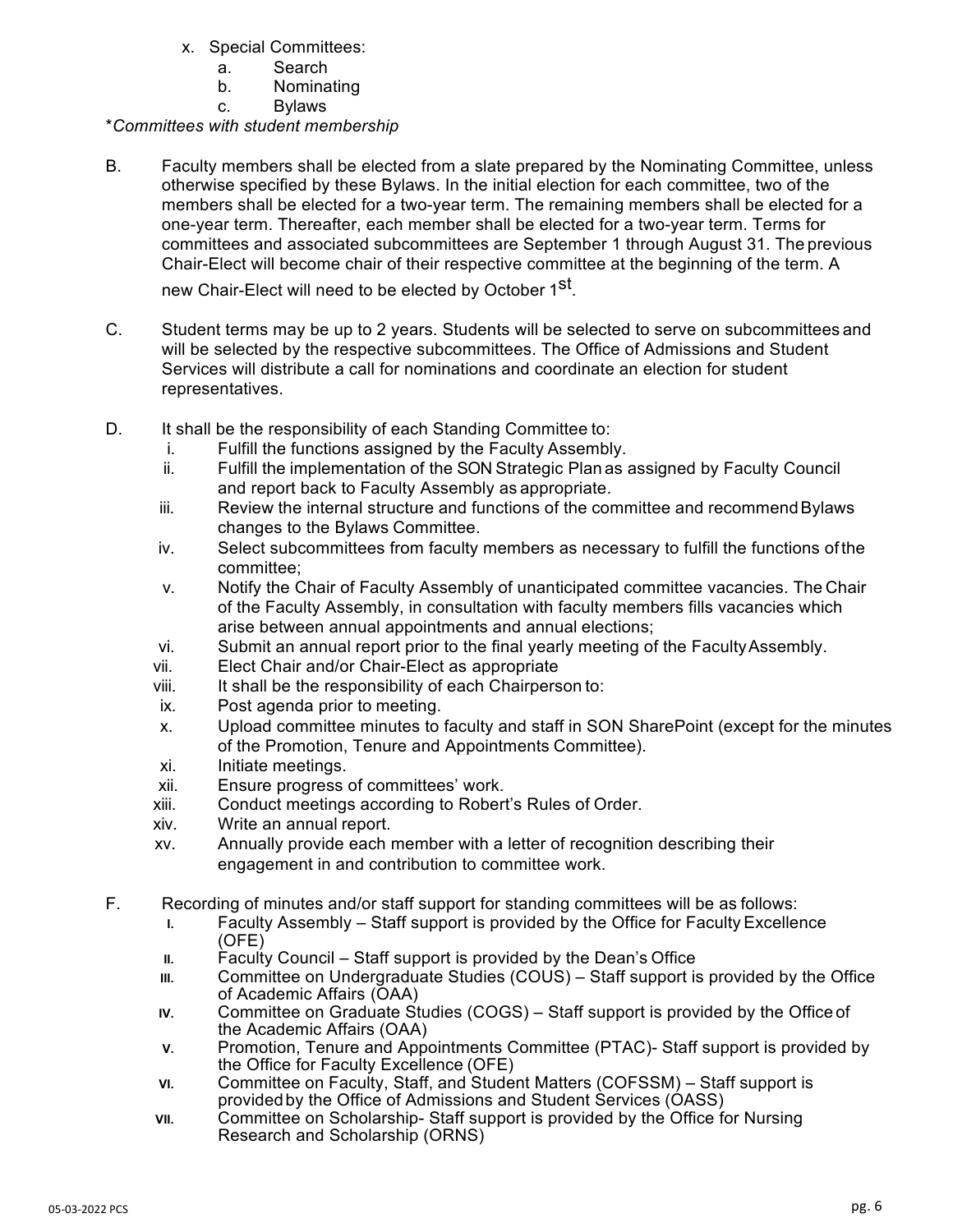- **VIII.** Committee on Simulation and Innovation (ComSI)- Staff support is provided by the Office of Academic Affairs
- **IX.** Committee on International Programs (CIP)- Staff support is provided by the Office for Faculty Excellence
- G. Special Committees:
	- **I.** Search Committee: A committee member records the minutes, staff support is provided by the Office for Faculty Excellence (OFE).
	- **II.** Nominating Staff support is provided by (OFE).
	- **III.** Bylaws Staff support is provided by the (OFE).
- H. Official copies of the minutes will be kept on SON SharePoint according to UT Records Retention Schedule.

## Section 3. Membership

The qualifying regular standing committees of the Faculty Assembly are stated in Sec. 2 a.

# **ARTICLE X Committee on Undergraduate Studies (COUS)**

# Section 1. Authority

The Committee on Undergraduate Studies shall review all undergraduate courses and curricular tracks. It shall study and evaluate undergraduate curricula with respect to its relationship to the Values, Vision, Mission and Goals of the School. The committee will provide leadership for long-range planning, implementation and evaluation of the undergraduate curriculum in accordance with the School of Nursing (SoN) Total Program Systematic Evaluation Plan and program needs and make recommendations to Faculty Council then to Faculty Assembly for revision**.**

# Section 2. Meetings

- A. COUS will meet regularly during the academic year.
- B. Special meetings shall be held as needed.

# Section 3. Membership

The Committee on Undergraduate Studies (COUS) shall consist of 7 elected faculty involved in undergraduate teaching, at least 4 of whom have more than one year of service and at least one of whom is doctorally prepared, one student representative from the traditional BSN program and one student from the accelerated BSN program. The Associate Dean of Undergraduate Programs is a non-voting and advisory member. A quorum consists of at least 5 voting members, 3 of who must be faculty representatives. Student representatives do not participate or vote on COUS deliberations related to Admission, Progression and Graduation (APG) or issues involving specific students.

- A. Chair and Chair-elect of Committee on Undergraduate Studies will be elected by the committee members by October 1.
- B. Faculty members will be elected to two-year terms which run September 1 through August 31 for the Committee on Undergraduate Studies, subcommittees, and associated subcommittees.
- C. A member in their second year will be elected by the COUS members to Chair-Elect and will automatically be extended to a third year to serve as COUS Chair.
- D. Chairs of the Subcommittees will be elected by the subcommittee members by September 1.
- E. Elected student terms may be up to 2 years. Elected student COUS members will be selected in the following manner.
	- i. The Office of Admissions and Student Services will distribute a call for nominations and coordinate an election for student representatives.
	- ii. Students will be selected to serve on subcommittees and will be selected by the respective subcommittees.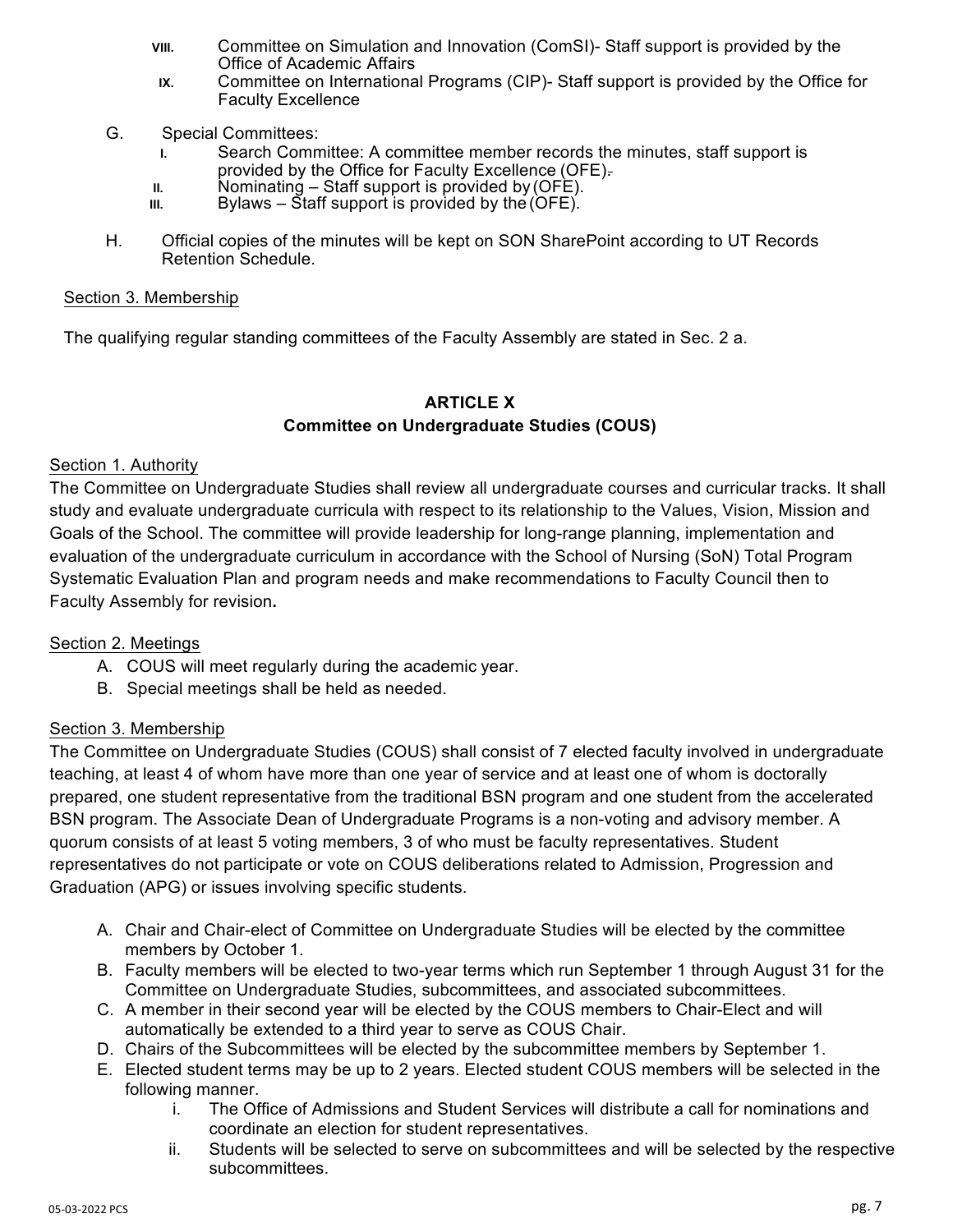# Section 4. Duties

- A. Establish policies and procedures and make recommendations for admission, progression, and graduation of undergraduate students.
- B. Provide leadership in the development of the undergraduate curriculum at both the course and program levels.
- C. Revise and make recommendations about undergraduate curricula to Faculty Assemblyas designated by the SON Strategic Plan.
- D. Monitor, formulate, recommend and implement policies governing the undergraduate curriculumof the SON concerning required and elective courses offered for university credit.
- E. Critique the SON undergraduate course review criteria, process, and revise as necessary.
- F. Evaluate undergraduate programs tracks on an ongoing basis utilizing accreditation standards and professional nursing standards as benchmarks.
- G. Periodically review and revise measures used to evaluate curricula.
- H. Oversight of Subcommittees as set forth in Section 5.

# Section 5**.** Duties of Subcommittees

- E. COUS Subcommittees:
	- a. The Baccalaureate Nursing Curriculum Subcommittee
		- i. Develops, reviews, and evaluates Traditional and Accelerated BSN Tracks.
		- ii. Includes Committee members of any faculty involved in teaching (theory and clinical) in the Traditional and Accelerated tracks
		- iii. Will invite student representatives to serve on this Subcommittee.
	- b. The Assessment and Evaluation Advisory Subcommittee
		- *i.* Reviews and advises in development of policies and guidelines regarding assessment and evaluation (e.g. *NCLEX-RN; Standardized Testing; Online Testing, Clinical Evaluation).*
		- ii. Makes recommendations for curricular improvements based on assessment and evaluation data.
		- iii. Will invite student representatives to serve on this Subcommittee.
	- c. The Admissions, Progression, and Graduation Subcommittee shall:
		- i. Establish policies and procedures for admission, progression, and graduation for undergraduate students in the traditional and accelerated BSN Trackprograms.
		- ii. Work with the Office of Admissions and Student Services to provide recruitment and orientation to incoming undergraduate students.
	- d. COUS subcommittees will report at least quarterly to COUS.

# **ARTICLE XI Committee on Graduate Studies (COGS)**

# Section 1. Authority

The Committee on Graduate Studies (COGS) shall review all graduate courses and curricular programs. It shall study and evaluate graduate curricula with respect to its relationship to the Values, Vision, Mission and Goals of the SON. The committee will provide leadership for long-range planning, implementation and evaluation of the graduate curricula in accordance with the SON Total Systematic Evaluation Plan and program needs and make recommendations to the Faculty Assembly for change.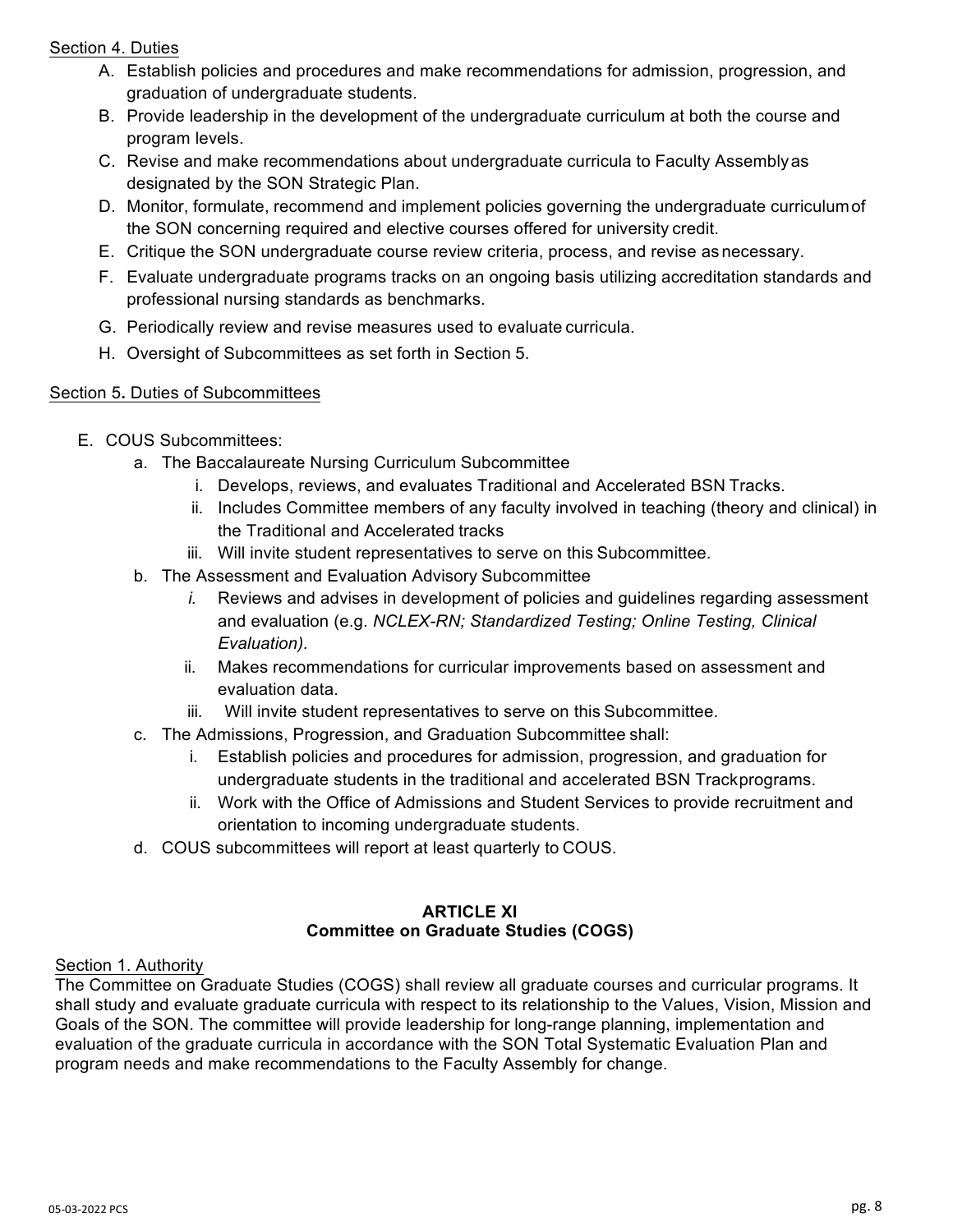# Section 2. Membership

Membership of the Committee on Graduate Studies (COGS) shall consist of 11 voting members comprised of 7 elected faculty, involved in graduate teaching, and four graduate students. At least 4 of the faculty should also hold graduate faculty status. The Associate Dean of Graduate Studies participates as an advisor and non-voting member. A quorum consists of at least 6 voting members, 4 of whom must be faculty representatives. Student representatives do not participate or vote on COGS deliberations related to student specific issues. The Office of Admissions and Student Services will distribute a call for nominations and coordinate an election for student representatives, one from each of the graduate degree programs: Masters, BSN to DNP, MSN to DNP.

- A. Terms for the COGS and subcommittees are September 1 through August 31.
- B. Chair and Chair-Elect of COGS and Subcommittee and associated Subcommittee Chairs will be elected by the committee members as of September 1. The Chair of COGS will serve for a term of 2 years beginning September 1 and ending August 31 two years later.
- C. Students will be selected to serve on subcommittees and will be selected by COGS. Student terms will be 1 year with the option to extend, a maximum, of 1 additional year.

# Section 3. Duties

- A. Establish policies and procedures for admission, progression, and graduation for graduate students
- B. Provide leadership in development of the graduate curricula at both the course and program levels.
- C. Monitor, formulate, recommend and implement policies governing the graduate curricula of the SON concerning required and elective courses offered for university credit.
- D. Revise and make recommendations about graduate curricula to Faculty Assembly as designated by the SON Total Systematic Evaluation Plan.
- E. Collaborate with the Department of Lifelong Learning on courses sponsored by the SON.
- F. Critique the SON graduate course review criteria, process and revise as necessary.
- G. Evaluate graduate programs on an ongoing basis utilizing accreditation standards, professional nursing standards and quality indicators of graduate programs as benchmarks.
- H. Periodically review and revise measures used to evaluate curricula.
- I. May appoint or disband subcommittees, ad-hoc working groups, and/or task forces at the discretion of the COGS Committee
- J. Oversight of COGS Subcommittees set forth in Section 4.

# Section 4. Duties of Subcommittees

- A. The MSN Subcommittee develops, reviews, and evaluates the MSN curriculum.
- B. The DNP Subcommittee develops, reviews, and evaluates the DNP curriculum.
- C. Admissions, Progression, and Graduation (APG) Subcommittee shall:
	- a. Establish policies and procedures for admission, progression, and graduation for students in the MSN and DNP Programs.
	- b. Work with the Office of Admissions and Student Services to provide recruitment and orientation to incoming graduate students.
	- c. Evaluate admission, progression, and graduation policies and procedures at regularly scheduled intervals that align with publication of UT Health catalog.
	- d. Review graduate student progression through the programs, admission to candidacy and graduation.
	- e. The DNP Project Subcommittee shall review and evaluate the composition of DNP Project Committees for appropriateness.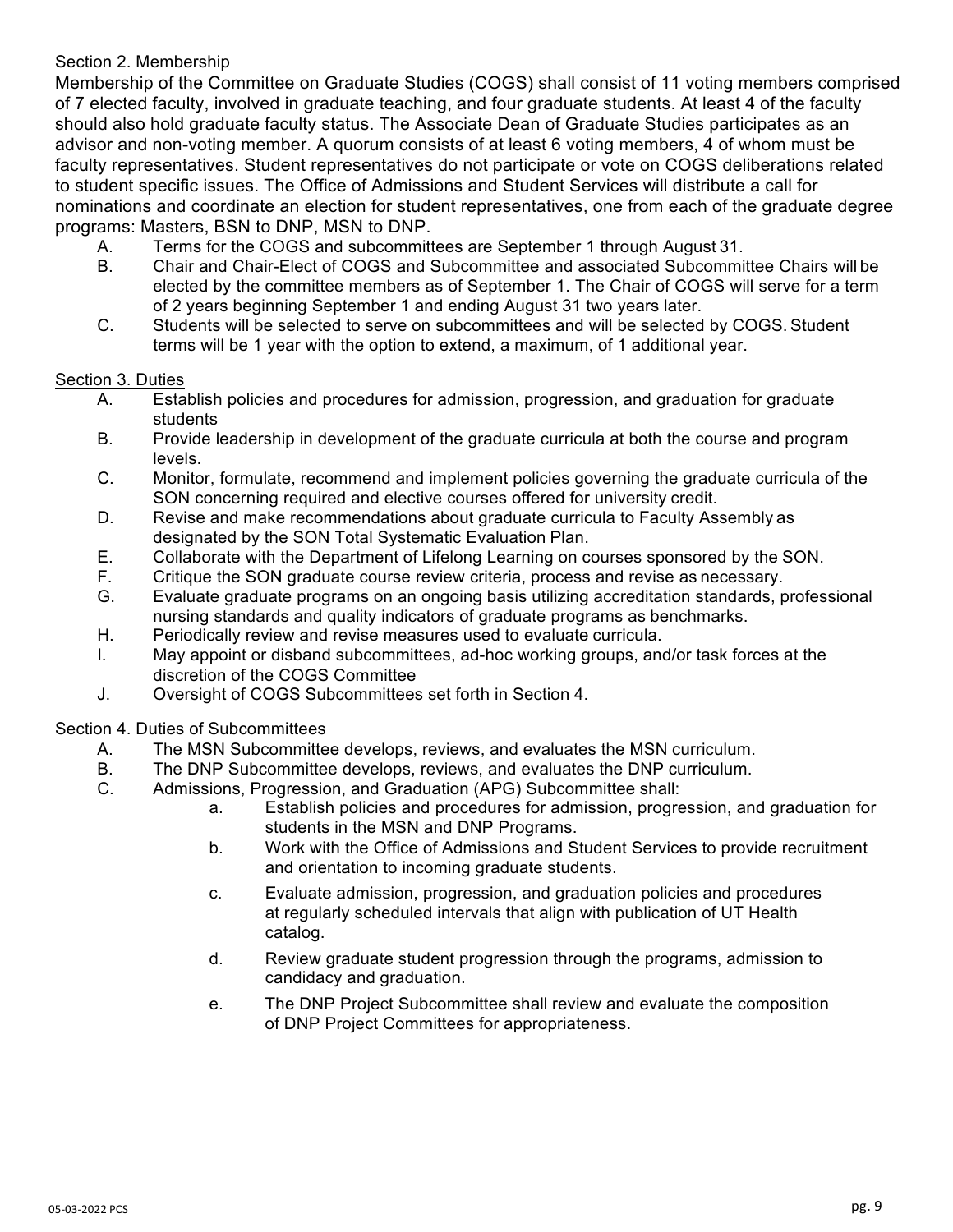## **ARTICLE XII PhD Committee on Graduate Studies (PhD-COGS)**

# SECTION I. MEMBERSHIP AND VOTING MEMBERSHIP

# I-1. Membership

Membership of PhD-COGS requires a doctoral degree-earned and a full-time faculty appointment at the UT Health at San Antonio (UT Health) with minimum of joint appointment at the School of Nursing (SON). All PhD-COGS faculty membership requires Graduate Faculty status endorsed by the Graduate School of Biomedical Sciences (GSBS).

# I-2. Committee Voting Membership

I-2-1. A Chair, six additional elected faculty, including a chair-elect, and two PhD student representatives (one from post-MSN-PhD and BSN-PhD programs) will be named voting members. A quorum consists of at least five members; among them, a minimum of four will be faculty.

I-2-2. Under certain circumstances, such as when students are being specifically discussed, student representatives will not be present *(Approved at Graduate Faculty Council [GFC], January 12, 2018).* 

I-2-3. PhD Program Director, the Associate Dean of Academic Affairs of the GSBS, and the Vice Dean for Research of the School of Nursing participate in PhD-COGS as ex-officio members.

# I-3. Elections of Voting Members

I-3-1. Eligibility. PhD-COGS faculty voting members shall be elected from a slate prepared by the School of Nursing Nominating Committee. Eligibility for voting membership includes a doctoral degree and a full-time faculty appointment at the UT Health Science Center at San Antonio School of Nursing. Among faculty voting members, a minimum of four shall be PhD-prepared faculty, and a minimum of two shall be at Associate Professor or higher rank.

I-3-2. Terms: In the initial election of the voting members, four of the members shall be elected for a two-year term. The remaining members shall be elected for a one-year term. Thereafter, each member shall be elected for a two-year term. **T**he term for the committee is September 1 through August 31.

1.3.3. Chair and chair-elect: At the first PhD-COGS meeting, voting members will elect a chair and a chairelect from two-year term voting members. The previous Chair-Elect will become Chair at the beginning of the term. A new Chair-Elect will be elected by October 1st.

1.3.4. Student members: The Office of Admissions and Student Services at the SON will distribute a call for nominations and coordinate an election for a student representative from each Post MSN-PhD and BSN-PhD program. Student terms may be up to two years.

# I-4. Meetings

I-4-1. Standing meetings: PhD-COGS will have standing meetings every month unless the committee determines otherwise.

I-4-2. The Program Director calls the first meeting.

SECTION II. FUNCTIONS OF PhD-COGS

# II-1. Responsibilities

The PhD-COGS shall have the primary responsibility for the conduct and administration of the program,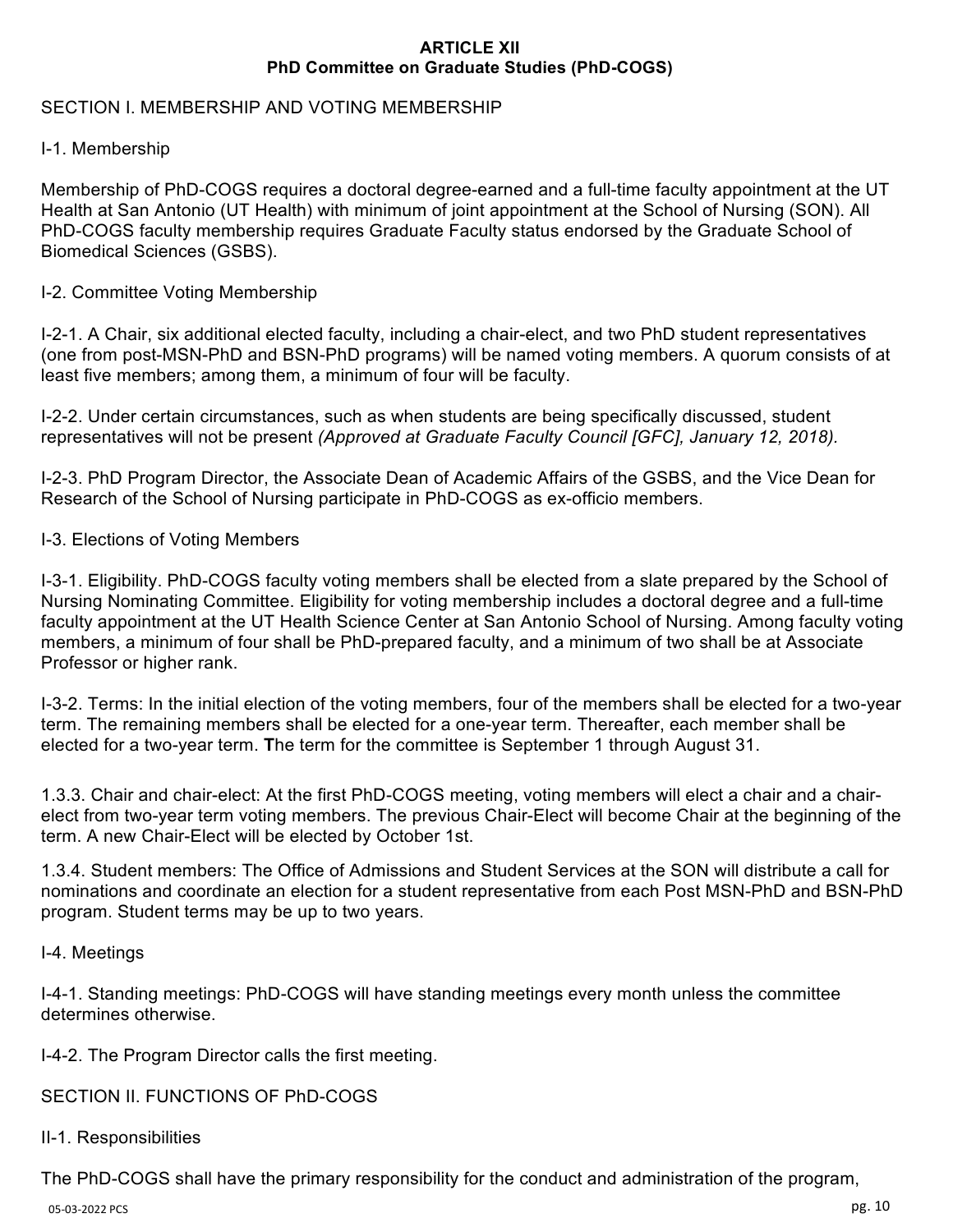including, but not limited to, the following:

- Appointment of the PhD-COGS Chair and Chair-Elect. The PhD-COGS Chair is the voting representative of the program on the Graduate Faculty Council and serves as the liaison officer between the PhD-COGS and the Graduate School Dean's Office on all matters pertaining to applicant and student affairs. Once selected, the GSBS Dean's Office must be notified of the decision within one week *(Approved at GFC, January 12, 2018).*
- Establishing specific requirements for admission, either in addition to, or more stringent than the general requirements of the GSBS.
- Establishing procedures for review of applications to the graduate program.
- Establishing academic curricula consistent with the approved program goals of the graduate program.
- Reviewing Research Supervisory Committee (RSC) reports on student progress towards the degree.
- Reviewing and approving dissertation topics and the composition of the RSC.
- Assigning a member to attend the final oral presentation of each degree candidate and reviewing the recommendation of the student's RSC.
- Reviewing and making recommendations to the Dean of the GSBS concerning the qualifications of potential new members of the Graduate Faculty.
- Reviewing the roster of members of the Graduate Faculty for continuations and deletions. Each faculty member's credentials should be evaluated at a minimum of once every five years *(Approved at GFC, January 12, 2018).*
- Establishing, maintaining, and distributing Program Guidelines/Handbooks to all students and faculty.

II-2. Recommendations from PhD-COGS to the GFC

The PhD-COGS shall submit to the GFC recommendations on matters that require approval by both the GFC and the Dean of the GSBS prior to implementation. Such matters include, but are not limited to, the following:

- Admission to PhD Program of an applicant whose credentials are below those minimum requirements established by the GFC (waivers).
- Dissertation research proposals and RSC composition.
- Granting of all graduate degrees, with a report on the final oral examination, when appropriate.
- Proposals for new graduate courses or major changes to existing courses.
- Reviewing the UT Health San Antonio catalog entry for the individual programs and the overall description for the GSBS prior to publication.
- Updating/revising program handbook annually.

II-3. Recommendations to the Dean of the GSBS

The PhD-COGS shall submit to the Dean of the GSBS recommendations on matters that require the Dean's approval prior to implementation. Such matters include, but are not limited to:

• Admission of students who meet the minimum criteria previously established by the GFC.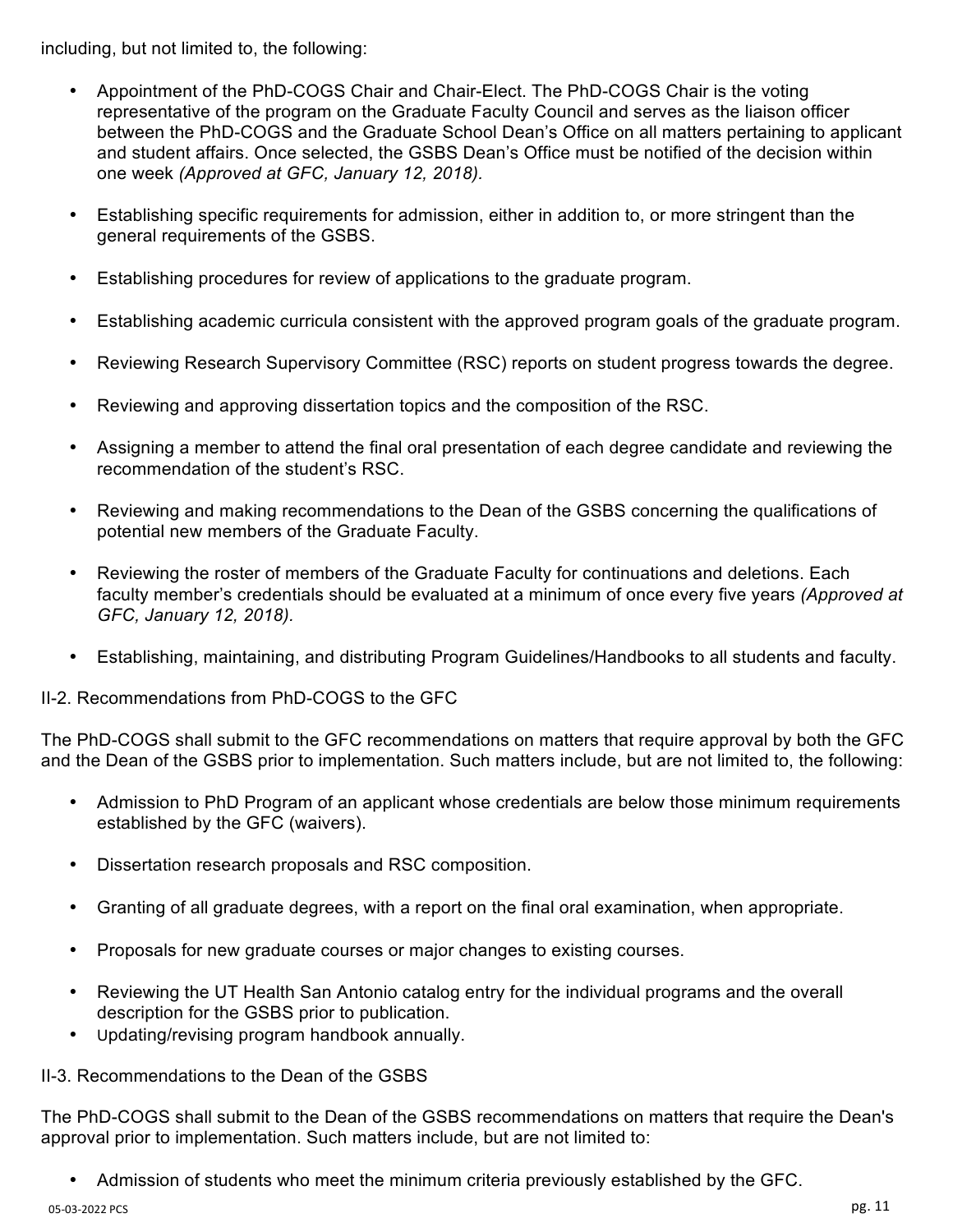- Rejecting an applicant to a graduate program.
- Granting a leave of absence to a student in the program.
- Granting membership to the Programmatic Graduate Faculty.
- Admitting a student to candidacy for a degree.
- Terminating student classification (withdrawals and dismissals) for an individual.
- Revisions of the guidelines of the PhD programs.

## **ARTICLE XIII Promotion, Tenure and Appointments Committee (PTAC)**

#### Section 1. Authority

- *A.* Faculty appointments, promotions, and tenure are governed by the Regents' Rules and regulations, **Rule 31007.**
- *B.* The SON PTAC Committee reviews the candidate packet and recommends to the Dean of the SON candidates for appointment, promotion, tenure, post tenure review, and mid probationaryreview.
- *C.* The SON PTAC Committee's recommendation letter and the candidate's promotion packet is forwarded to the Dean.

## Section 2. Membership

There will be seven members elected by the SON, with terms inclusive of September 1 to August. The committee will be comprised of three tenured, doctorally prepared faculty holding the rank of Associate Professor or Professor. The four Clinical faculty members on the committee may be a mix of Clinical Associate Professor/Professor and/or Associate Professor/Clinical or Professor/Clinical faculty members. At least one of the seven members shall be the rank of Professor and one member must have an active clinical practice. Faculty with Administrative positions may not serve as members of the PTAC; i.e. Vice Dean, Associate Dean, Assistant Dean, etc. The committee will elect the Chair and Chair-Elect.

Members may serve up to three years beginning in September 1 and ending August 31. The four Clinical Associate and/or Professor members will be elected as follows: two for a 2 year term and two for a 3 year term. A committee member cannot serve 2 consecutive terms.

# Section 3. Duties for Promotion and/or Tenure, Post Tenure and Mid-Probationary Reviews

- A. Review packets for promotion and/or tenure at or above the level of Associate Professor recommending action on candidates in a letter to the Dean of the School of Nursing.
- B. The Committee also will review packets of faculty for mid-probationary and post-tenurereview, recommending action on candidates in a letter to the Dean of the School of Nursing.
- C. All committee members vote on academic rank. Only tenured committee members will voteon tenure.

#### Section 4. Duties for Initial Reviews

- A. Review initial appointment packets/document and make recommendations to the Dean of SON for rank and role.
- B. Review initial appointment packets/documents from the search committee for rank and roleto Associate Professor, Professor, and/or Tenure.
- C. The Dean will make an offer of hire with rank and role specified.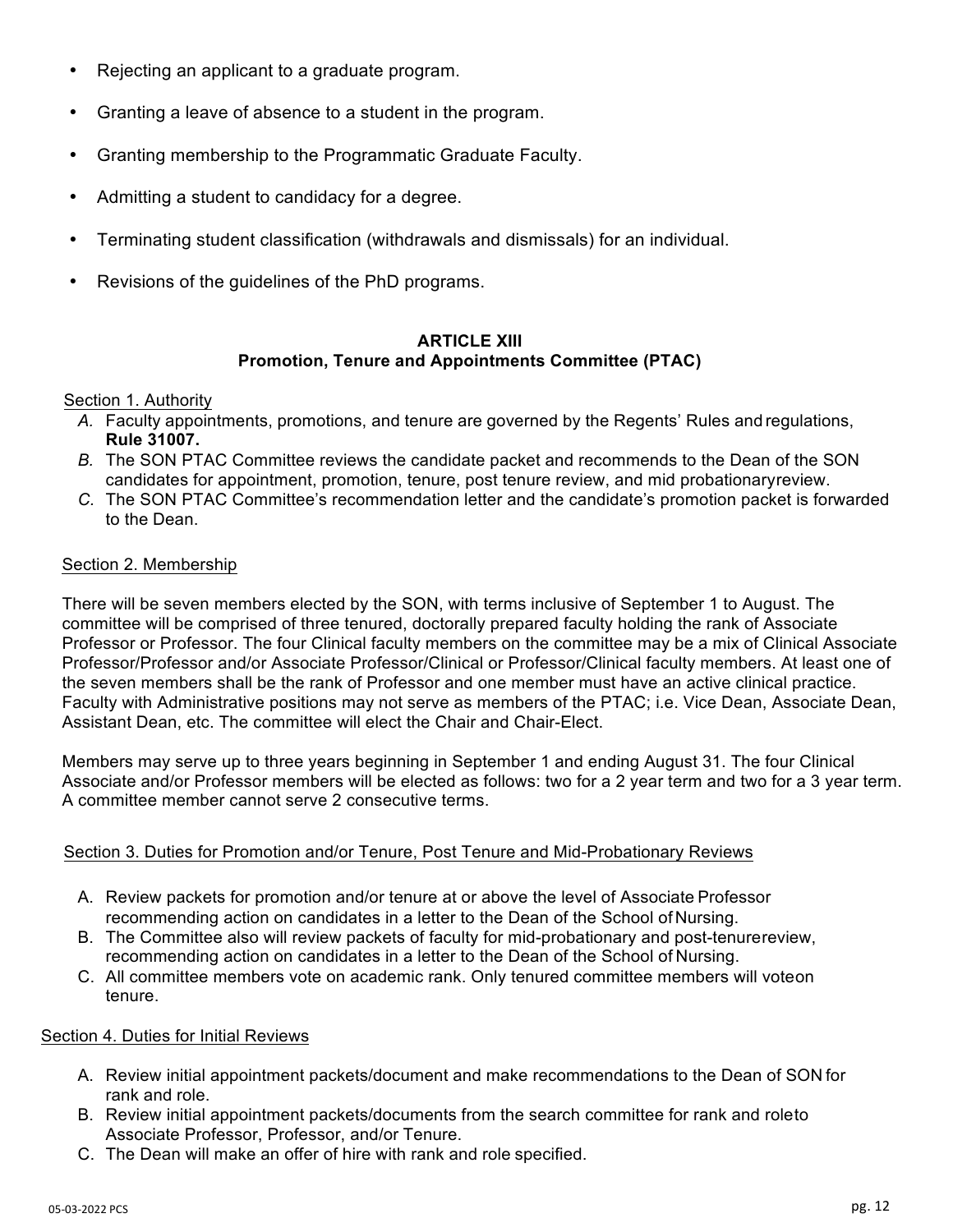# **ARTICLE XIII Committee on Faculty, Staff, and Student Matters (COFSSM)**

## Section 1. Authority

This committee shall provide leadership in the development of a community of learners among faculty, staff, and students.

## Section 2. Membership

- A. The voting membership shall consist of 6 faculty members, 1 accelerated undergraduate student, 2 traditional undergraduate students, 2 graduate students, and 2 SON staff members. Staff members will be selected by staff assembly. Each staff may be staggered to serve for a year for a total of two years.
- B. The Office of Faculty Excellence and the Office of Admissions and Student Services representatives will serve as advisors and are non-voting members.
- C. The Office of Admissions and Student Services will distribute a call for nominations and coordinate an election for student representatives.
- D. Faculty advisors from all student organizations, and a representative from the University Student Services may attend meetings as non-voting members.
- E. Nursing Student Council President will serve as a non-voting member.

Terms are September 1 through August 31.

- A. Faculty and staff members shall be elected from a slate prepared by the Nominating Committee and Staff Assembly members, respectively, unless otherwise specified by these Bylaws. Each member shall be elected for a two-year term. Terms for the committee, and associated subcommittees are September 1 through August 31.
- B. The COFSSM Chair will be elected by September 1; faculty and staff are eligible to serve in this role. The Chair-Elect will be elected by the committee members by October 1. The Chair-Elect will be COFSSM Chair the following term year.
- C. Student terms may be up to 2 years. Students will be selected to serve on subcommittees and will be selected by the respective subcommittees. The Office of Admissions and Student Services will distribute a call for nominations and coordinate an election for student representatives.

Section 3. Duties

- A. Promote communication and interaction among faculty, staff, and students
- B. Promote factors beneficial to student achievement.
- C. Collaborate with the Student Success Center and OFE to provide campus-wide and SON-specific recognition for students, faculty, staff, community partners, and preceptors.
- D. Recognize outgoing faculty, staff and student officers.

#### Section 4**.** Duties of Subcommittee

- A. The Nurses Week Subcommittee shall:
	- i. Collaborate with OFE and the Vice Dean for Faculty Excellence to support and promote Nurses Week activities.

#### **ARTICLE XIV Committee on Scholarship**

#### Section 1. Authority

This committee:

A. Advances the scholarship (Discovery, Practice, Teaching and Service) goals of the School of Nursing.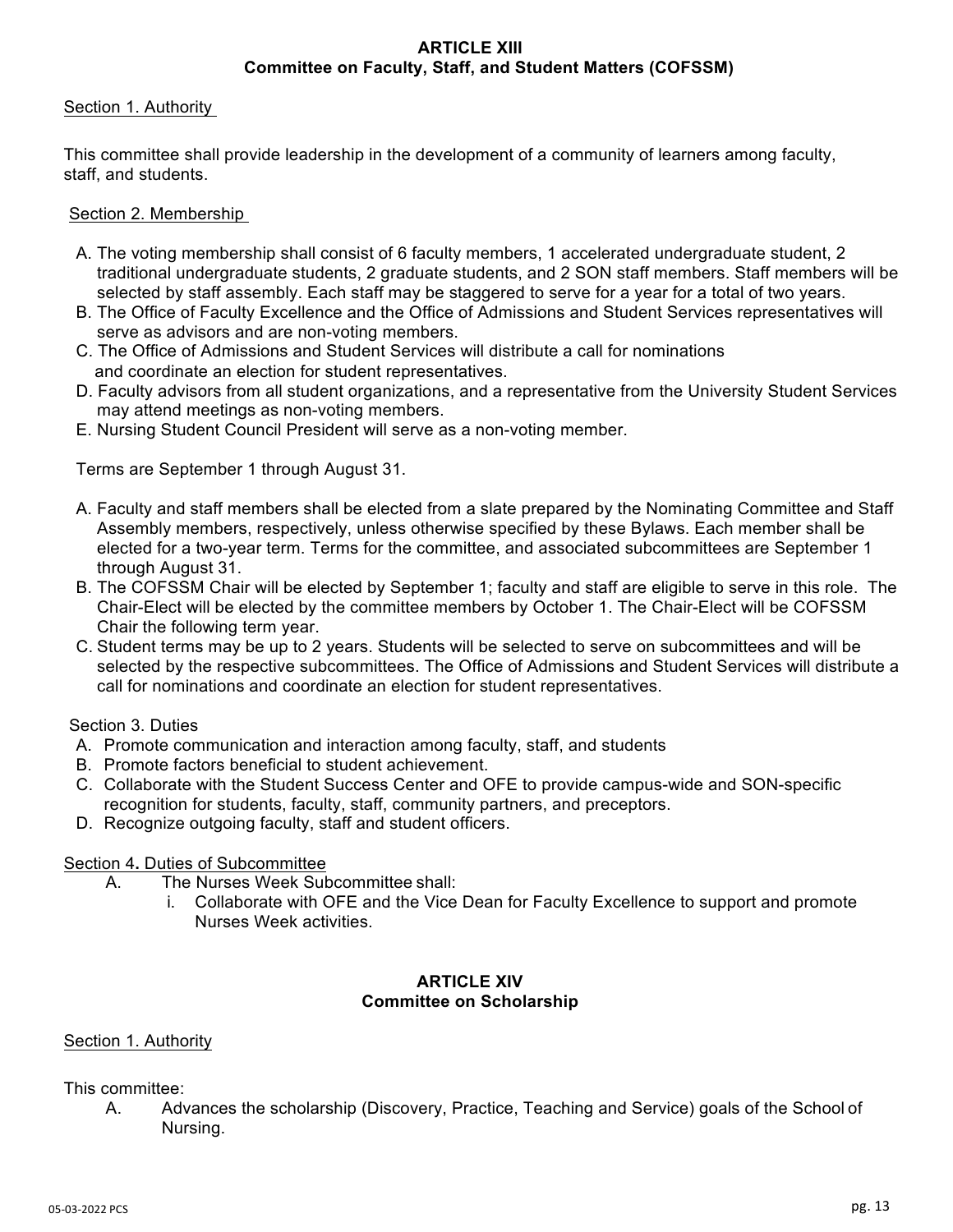# Section 2. Membership

- A. Faculty members shall be elected from a slate prepared by the Nominating Committee, unless otherwise specified by these Bylaws. In the initial election for each committee, two of the members shall be elected for a two-year term. The remaining members shall be elected for a one-year term. Thereafter, each member shall be elected for a two-year term. Terms for the committee and associated subcommittees are September 1 through August 31.
- B. Student terms may be up to 2 years. Students will be invited to serve on subcommittees and will be invited by the respective subcommittees. The Office of Admissions and Student Services will distribute a call for nominations and coordinate an election for student representatives.
- C. Committee will elect PhD program director as an ex officio member

# Terms are September 1 through August 31.

Chair and Chair-Elect of Committee on Scholarship Committee will be elected by the committee members as of September 1.

# Section 3. Duties

- A. Provide support for scholarship endeavors and serve in an advisory capacity to the Office of Nursing Research and Scholarship.
- B. Award funding for scholarly activities.

## **ARTICLE XV Committee on Simulation and Innovation (ComSI)**

Section 1. Authority

The Committee on Simulation and Innovation (ComSI) will function in collaboration with the Director of the Center of Simulation and Innovation (CSI). The ComSI will recommend policies and procedures based on simulation evidence-based practices for the implementation of undergraduate, graduate, and interprofessional simulation experiences in the CSI. The ComSI values collaboration with Office of Nursing Research (ONRS) and Office of Faculty Excellence (OFE) in the development of grants and research thatwill advance the science of simulation experiential learning.

Section 2. Meetings

- a. ComSI will meet regularly during the academic year.
- b. Special meetings shall be held as needed.

# Section 3. Membership

The ComSI shall consist of six elected faculty members (3 undergraduate and 3 graduate).

- a. Terms of ComSI membership are for two years, September 1 through August 31 of yeartwo.
- b. The Chair and the Vice-chair of the ComSI will be elected by the committee members by September 1.
- c. In the initial election for ComSI membership, a Committee Chair and Chair-Elect each will serve a two-year term with the expectation that the Chair-Elect will serve in the third year as the Chair. Thereafter, the Chair will serve for one year unless reelected by the ComSI to serve in the following year.
- d. The nonvoting membership will consist of one outside inter professional member.
- e. The elected student terms may last up to two years. One graduate and one undergraduate student will be selected through the Office of Admissions and Student Services who will distribute a call for nominations and coordinate an election for student representatives.
- f. Both the Director and Manager of the CSI will be ex officio nonvoting members.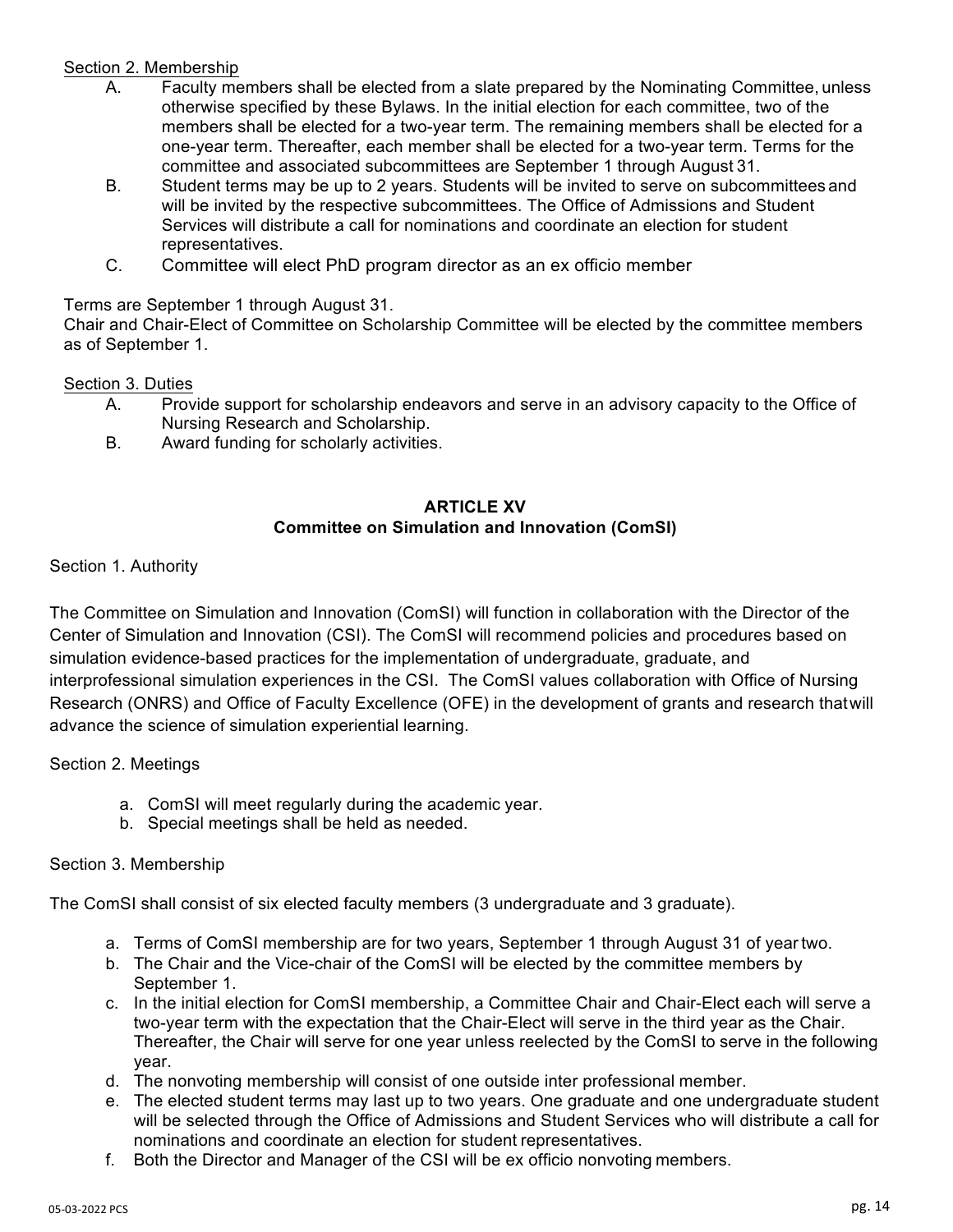# Section 4. Duties

The ComSI in collaboration with the Director of the CSI will:

- a. Recommend policies for development, implementation, and evaluation of simulation learning experiences guided by accreditation standards.
- b. Promote use of simulation in undergraduate nursing, graduate nursing, inter professional groups, and the community.
- c. Coordinate with the systematic evaluation plan as approved by Faculty Assembly to ensure quality and rigor of measurement in the simulation experiences.
- d. Assist with data collection for accreditation reviews including CCNE, Texas State Board of Nursing, Southern College of Accreditation, and others as identified by faculty leadership.
- e. Promote and support research in the CSI using simulation strategies to advance the science of simulation and improve clinical learning opportunities.
- f. Assess faculty needs for simulation education and resources and report to FacultyCouncil.
- g. Support educational opportunities for faculty based on the standards of simulationlearning experiences and a needs assessment.

Section 5. Duties of Subcommittees.

The ComSI may find specific initiatives are best carried out by standing Subcommittees within and delegated by ComSI. Committee approval will be needed before Subcommittees take action on behalf of the committee. Requests for formation of any Subcommittees shall be directed to the Chair before creation. The Chair will consult with the Director of CSI who will seek approval by the faculty council as necessary and appropriate. A committee member will lead these Subcommittees and participants may be committee or non-committee members.

#### **ARTICLE XVI Committee on International Programs**

Section 1. Authority

The Committee on International Programs (CIP) will function in collaboration with the Director of International Programs (DIP). The CIP will recommend policies and procedures related to international programs for implementation in the School of Nursing. The CIP values the collaboration of the School of Nursing and the Office of International Services.

Section 2. Meetings

- a) CIP will meet regularly during the academic year.
- b) Special meetings shall be held as needed.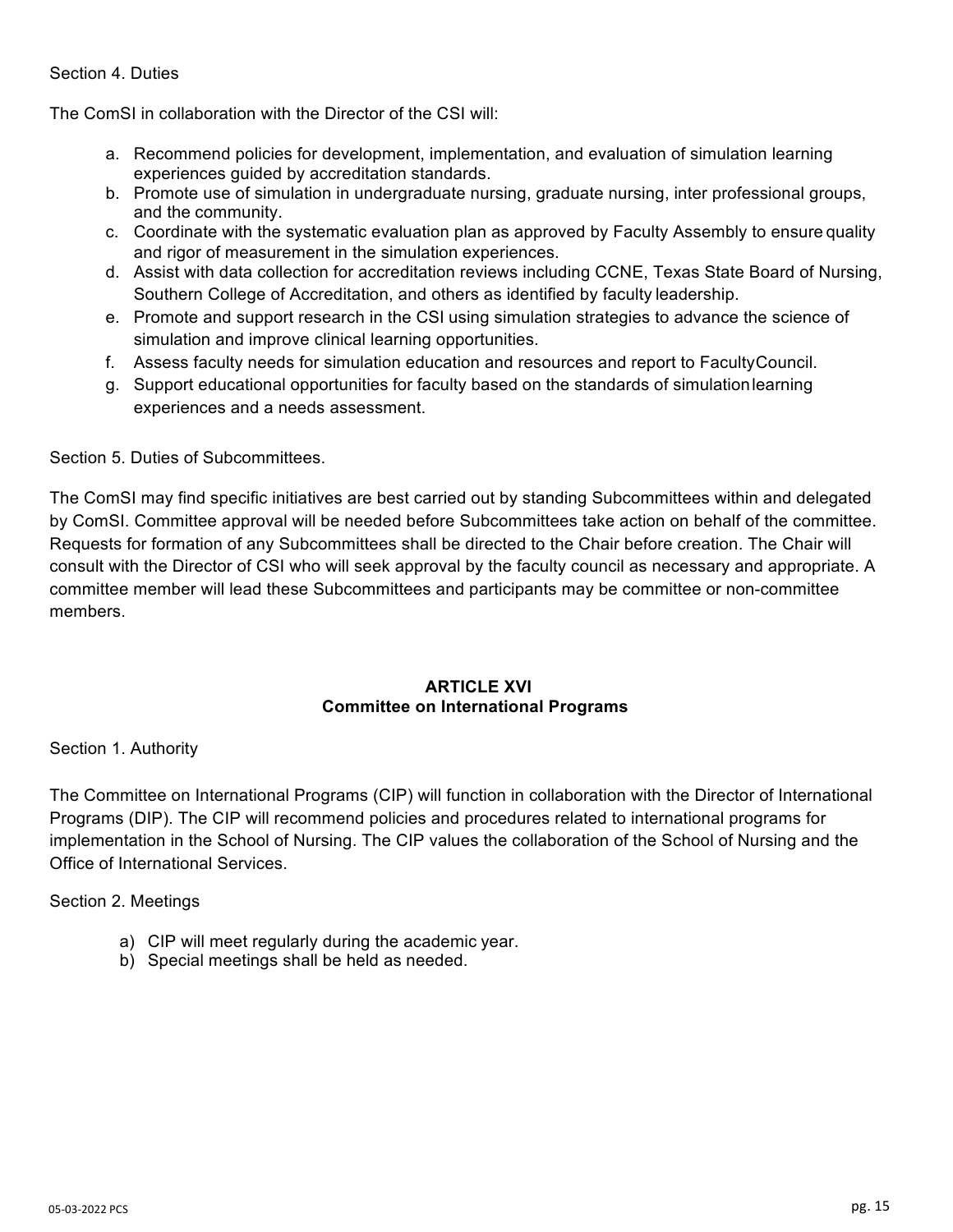## Section 3. Membership

The CIP shall consist of eight voting and four non-voting members

- a) Three (3) undergraduate and three (3) graduate faculty members who has been involved in international programs will be elected for a two-year term starting from September 1 through August 31.
- b) Two student elected representatives will be voting members. One graduate and one undergraduate student will be selected through the Office of Admissions and Student Services who will distribute a call for nominations and coordinate an election for studentrepresentatives.
- c) The Director of International Programs will be ex officio nonvoting member
- d) One non-voting member will be a representative from the Office of InternationalServices.
- e) The Chair-Elect and Chair and of the CIP will be elected by the committee members by September 1 and will serve for two years.
- f) A quorum consists of at least 5 voting members, 3 of whom must be faculty representatives.

# Section 4. Duties

The CIP in collaboration with the Director of International Programs will:

- a) Recommend policies for development, implementation, and evaluation of internationalprograms
- b) Promote participation in international initiatives in the School of Nursing, university,and community.
- c) Coordinate a systematic evaluation of international programs.
- d) Assist with data collection for accreditation reviews including CCNE, Texas State Board of Nursing, Southern College of Accreditation, and others as identified by faculty leadership.
- e) Promote and support research on international initiatives to advance global health and improve clinical learning opportunities.
- f) Assess faculty needs for global health education and resources and report to Faculty Council.
- g) Support educational opportunities for faculty based on identified needs.

Section 5. Duties of Subcommittees.

The CIP may find specific initiatives are best carried out by standing Subcommittees within and delegated by the Committee. Committee approval will be needed before Subcommittees take action on behalf of the committee. Requests for formation of any Subcommittees shall be directed to the Chair before creation. The Chair will consult with the Director of International Programs who will seek approval by the Faculty Council as necessary and appropriate. A committee member will lead these Subcommittees and participants may be committee or non-committee members.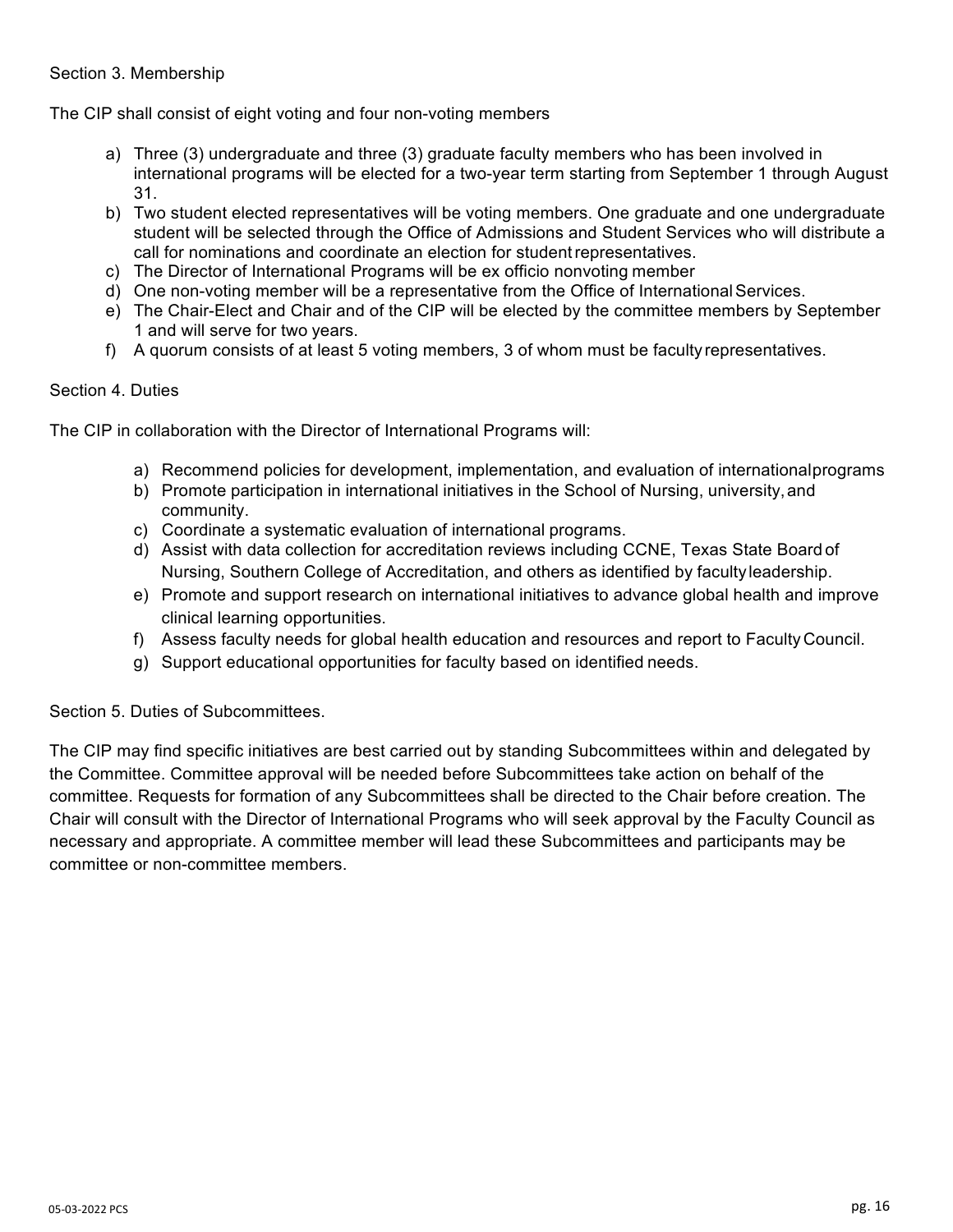## **ARTICLE XVII Committee on Interprofessional Education (CoIPE)**

## Section 1. Authority

The Committee on Interprofessional Education (CoIPE) will function in collaboration with the Director of *Linking Interprofessional Networks for Collaboration (LINC)*. The CoIPE, as a School of Nursing standing committee, will oversee Interprofessional Education (IPE) initiatives across School of Nursing missions, and will recommend evidence-based policies and procedures for the development, implementation, and evaluation of interprofessional experiences. The CoIPE Chair will work with the LINC Director to maximize coordination with university-level LINC Councils and workgroups in the execution of charges and duties.

#### Section 2. Meetings

- a. CoIPE will meet regularly during the academic year.
- b. Special meetings shall be held as needed.

## Section 3. Membership

The CoIPE shall consist of 7 elected faculty members (one tenured or tenure track faculty, one Clinical Assistant or Associate Professor, two faculty who teach undergraduate courses, and two faculty who teach graduate courses) and 2 students (one undergraduate and one graduate). The remaining elected faculty members are undesignated.

- a. Terms of CoIPE membership are two years, September 1 through August 31 of year two.
- b. The Chair and the Vice-chair of the CoIPE will be elected by the committee members by September 1.
- c. In the initial election for CoIPE membership, a Committee Chair and Chair-elect each, will serve a two-year term with the expectation that the Chair-elect will become Chair in the second year and the Chair will become a voting member the second year of the term. Thereafter, the chair will be elected for a one-year term. Three of the inaugural voting members will be elected for a one-year term to ensure staggered terms in subsequent election cycles. The remaining members will be elected for a two year term.
- d. Ex officio nonvoting members will consist of (1) the LINC Director, (2) the School of Nursing's official representatives to the four primary LINC Councils (i.e., LINC Academic Affairs Council, LINC Faculty Council, LINC Assessment Council, and LINC Student Council), and (3) the Director of the Center for Simulation Innovation.
- e. Two students (1 graduate and 1 undergraduate student) will be selected through the Office of Admissions and Student Services who will distribute a call for nominations and coordinate an election for student representatives. The elected student terms may last up to two years.

#### Section 4. Duties

#### The CoIPE will:

- a. Oversee the implementation, evaluation, revision, and requisite faculty governanceassociated endorsements and/or approvals of the School of Nursing's program-specific IPE plans for the undergraduate and graduate programs.
- b. Recommend policies for development, implementation, and evaluation of didactic IPE, cocurricular IPE, and clinical IPE learning activities guided by accreditation standards.
- c. Promote expansion of didactic IPE, co-curricular IPE, and clinical IPE learning activities. The definitions for didactic, co-curricular, and clinical IPE learning activities are noted within LINC.
- d. Coordinate with the systematic evaluation plan as approved by Faculty Assembly to ensure quality and rigor of measurement in didactic IPE, co-curricular IPE, and clinical IPE learning activities.
- e. Assist with data collection for accreditation reviews including the Commission on Collegiate Nursing Education, Texas State Board of Nursing, Southern Association of Colleges and Schools Commission on Colleges, and others as identified by faculty leadership.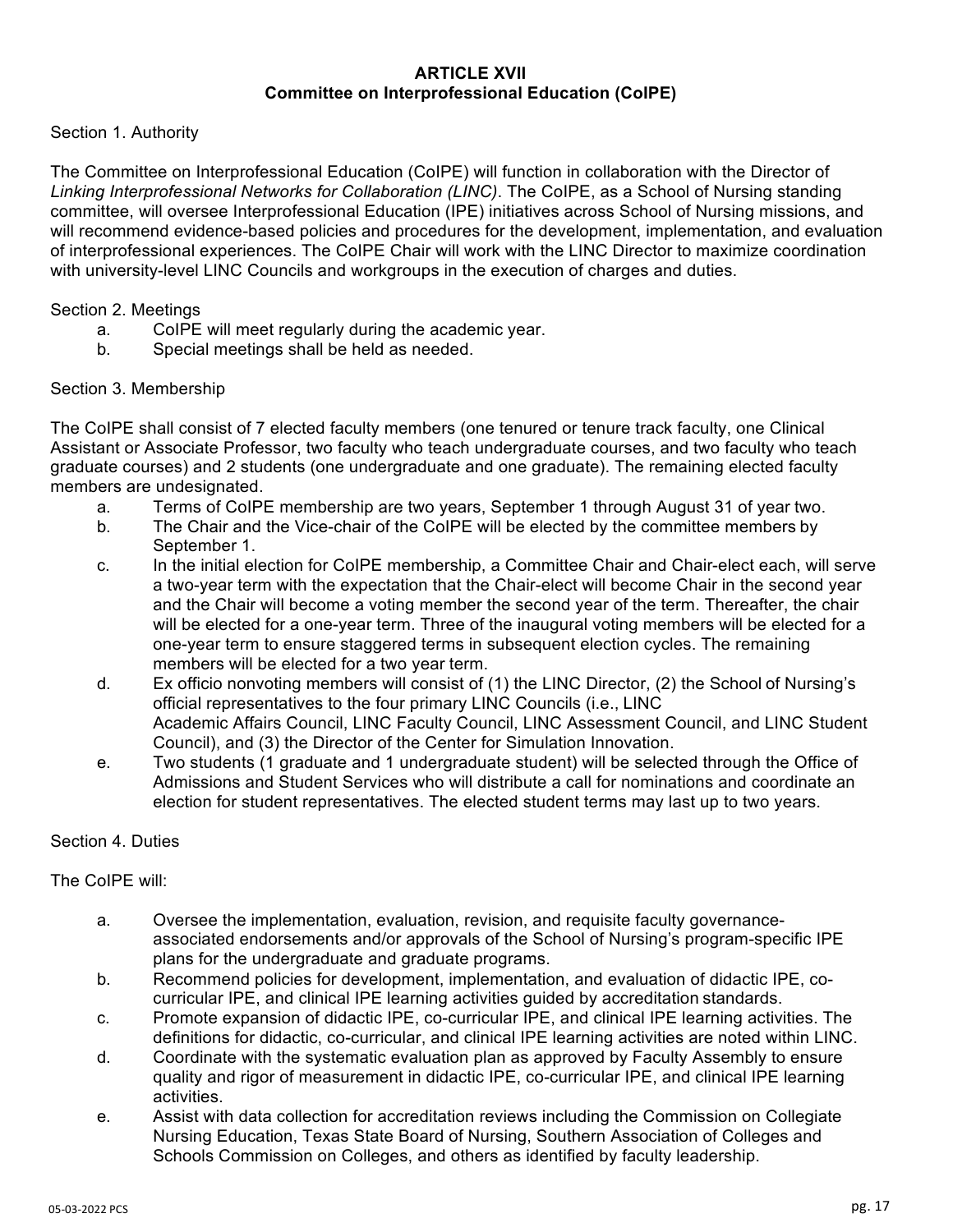- f. Advocate for research using evidence-based strategies to advance the science of IPE and to improve didactic IPE, co-curricular IPE, and clinical IPE outcomes.
- g. Identify faculty needs for IPE faculty development and resources. Report needs to Faculty Council.
- h. Promote IPE faculty development opportunities based on the standards of IPE and a needs assessment.

Section 5. Duties of Subcommittees.

The CoIPE may find specific initiatives are best carried out by standing Subcommittees within and delegated by CoIPE. Committee approval will be needed before Subcommittees take action on behalf of the Committee. Requests for formation of any Subcommittees shall be directed to the Chair and approved by the Committee before creation. A committee member will lead these Subcommittees and participants may be committee or non-committee members.

## **ARTICLE XVIII Special Committees**

# *Search Committee*

# Section 1. Authority

The Faculty Search Committee shall conduct searches to fill tenure and clinical track faculty vacancies as determined by the Dean and the Vice Dean for Faculty Excellence upon consultation with the respective Graduate and Undergraduate Associate Deans and the Vice Dean for Research.

## Section 2. Membership

- 1. Membership shall consist of ten faculty members.
- 2. Nine faculty members will be elected by SoN faculty and one member will be appointed by the Vice Dean for Faculty Excellence.
- 3. Elected faculty members will consist of:
	- Three tenured/tenure track or research track- faculty (must include at least one faculty member with tenure)
	- Three Clinical Assistant/Associate/Full Professors with a focus on practice
	- Three Assistant/Associate/Full Professor/Clinical faculty with a focus on teaching
- 4. The Committee shall elect the Chair and Chair–Elect in September of each year.
- 5. The appointed member may be a member of the faculty of the SON or of another department or school in the University. Attention must be given to diversity of membership including gender and ethnicity at a minimum.
- 6. Terms are September 1 through August 31, triennially, with staggered terms.

# Section 3. Duties

- A. Conduct searches for qualified faculty.
- B. Follow approved Affirmative Action procedures.
- C. Screen applicants.
- D. Elected members shall communicate directly to faculty by posting the schedule ofinterviews and scholarly presentations and releasing CVs when interviews have been scheduled.
- E. Make recommendations for hire to the Vice Dean for Faculty Excellence who willrecommend hires to the Dean. The Dean will extend the offer of hire with rank and track specified.

# *Nominating Committee / Elections*

# Section 1. Authority

The Nominating Committee shall prepare a slate of candidates for the offices to be filled at the final academic meeting of the year. The ideal slate shall consist of at least two candidates for the officers of the Assembly and the Chair-elect. The ideal slate for the committee members shall consist of at least two more candidates than positions available.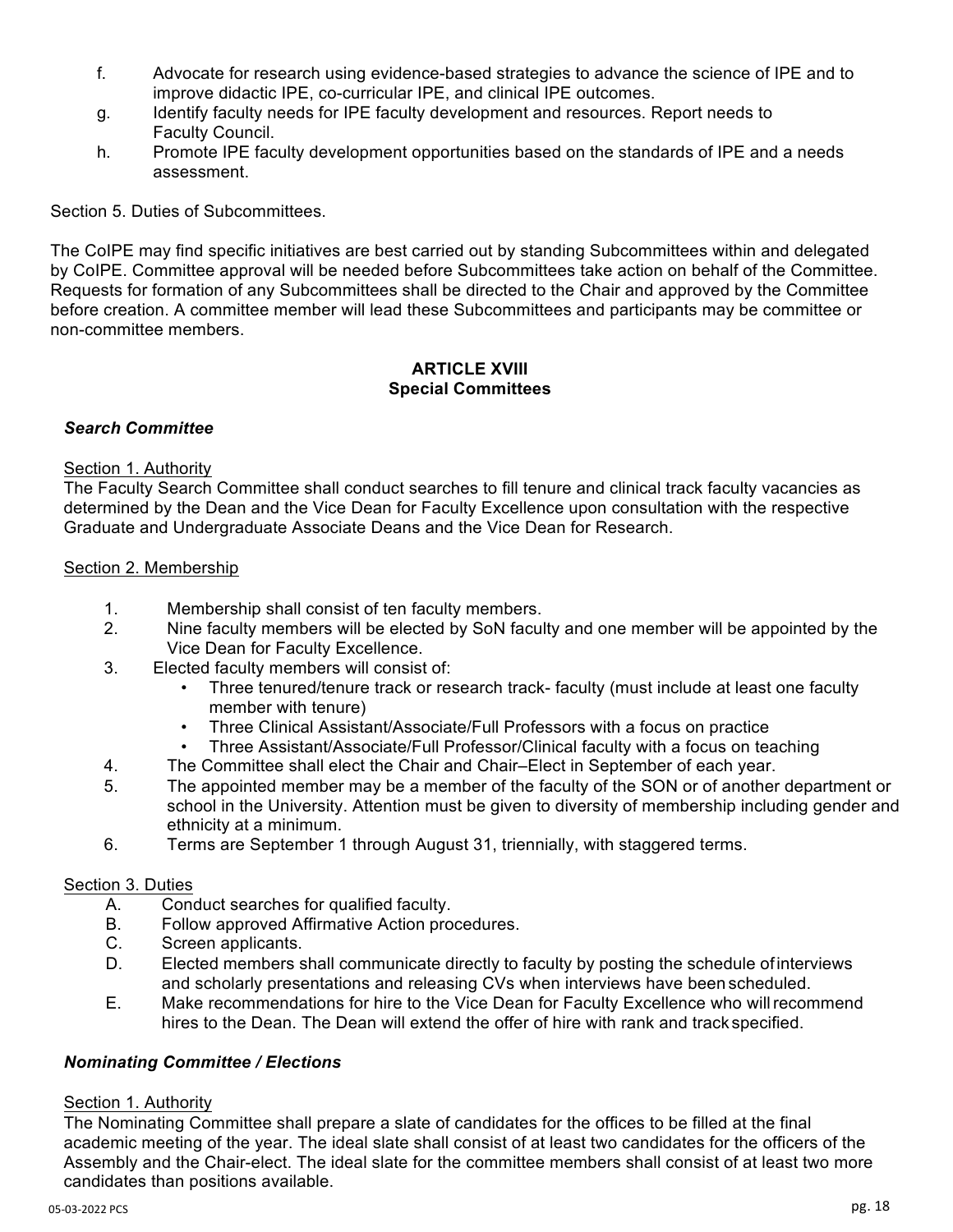# Section 2. Membership

- A. Membership shall consist of three faculty members. The Committee elects the Chair and Chair-Elect.
- B. Terms are September 1 through August 31, biennially, with staggered terms.

## Section 3. Duties

- A. Supervise the elections of the officers of the Assembly, the Chair-Elect and members of the Assembly Standing Committees.
- B. For all School of Nursing Committee elections, during the nominations process candidates will be given the opportunity to submit a 150 word Bio. Bios will be distributed to those voting for review prior to or at the same time as the election period.
- C. Prepare a slate for the election of 2 faculty members actively engaged in practice to the Faculty Practice Plan Executive Board; the election will be conducted by the Nominating Committee.

# *Bylaws Committee*

## Section 1. Authority

The Bylaws Committee shall systematically review the Bylaws and make recommendations to Faculty Council and Faculty Assembly.

#### Section 2. Membership

Membership shall consist of three faculty members. The Committee elects the Chair and Chair-Elect.

## Terms are September 1 through August 31.

Faculty members of the Bylaws Committee shall be elected from a slate prepared by the Nominating Committee, unless otherwise specified by these Bylaws. In the initial election for each committee, two of the members shall be elected for a two-year term. The remaining members shall be elected for a one-year term. Thereafter, each member shall be elected for a two-year term.

## Section 3. Duties

- A. Review Bylaws annually for proposed changes that are submitted by faculty and standing committees as well as for consistency with university policies.
- B. Make recommendations to the Faculty Council and Faculty Assembly for Bylawchanges.
- C. Present Bylaws changes to the Faculty Assembly for action.

## **ARTICLE XVIII Amendments**

#### Section 1. Amendments with Notice

These Bylaws may be amended at any scheduled faculty meeting by a 2/3 majority vote of those present and voting, provided two weeks previous notice in writing has been given to the faculty.

#### Section 2. Amendments without Notice

If no previous notice had been given, these Bylaws may be amended by a 99 percent vote of faculty present and voting at any scheduled faculty meeting.

#### Section 3. Annual Review of Bylaws

Bylaws will be evaluated annually by the elected Bylaws Committee and approved by the Faculty Assembly at the annual meeting of the Faculty Assembly in May.